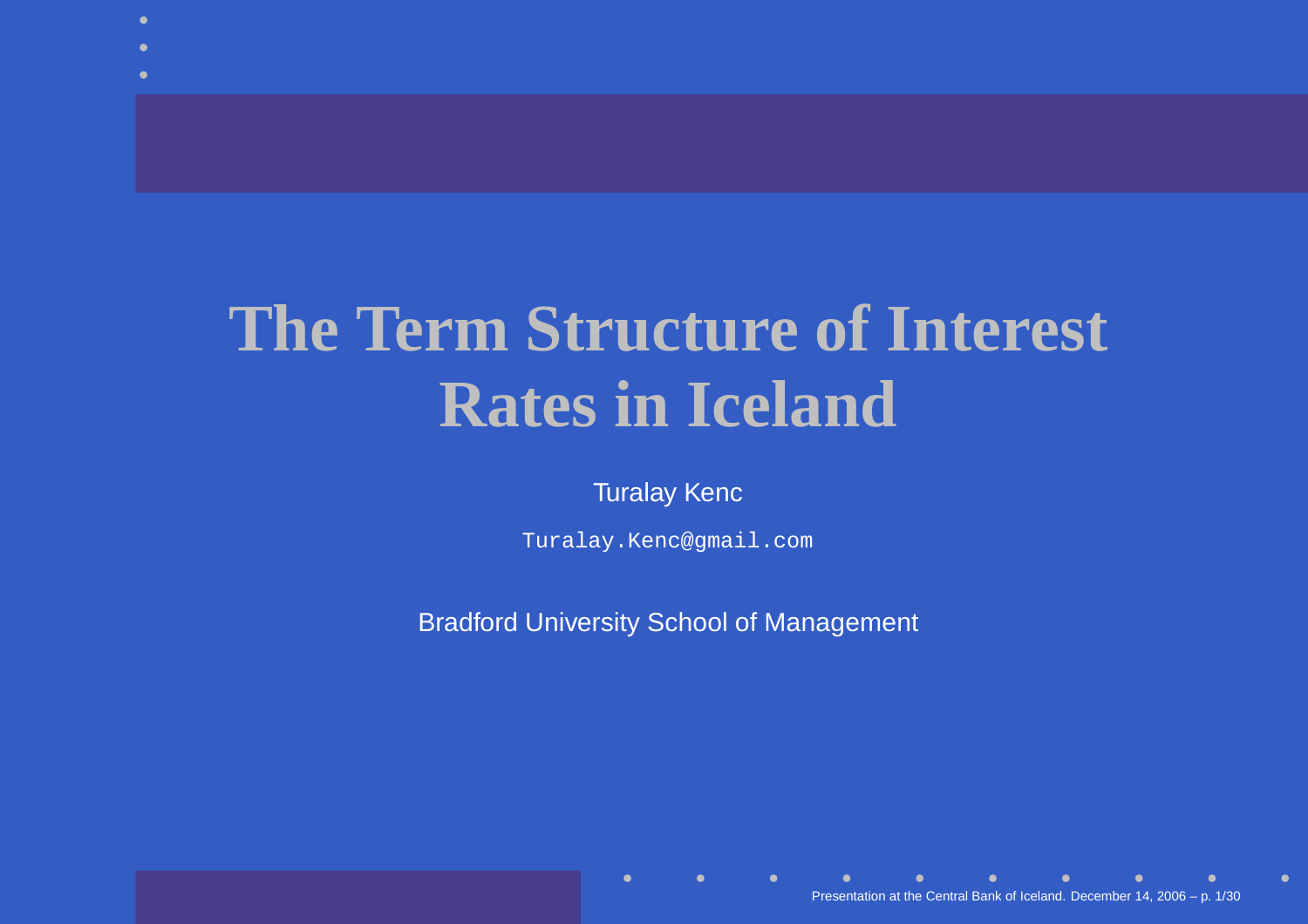#### **Term Structure of Interest Rates (TSIR)**

- $\mathbb C$  A critical issue, not only from <sup>a</sup> theoretical point of view, but also for all market participants including banks, regulators andfinancial institutions.
- $\mathbf C$  An essential ingredient in the valuation andhedging of all fixed income securities.
- $\bullet$  Necessary for financial planning and forimplementing monetary policy.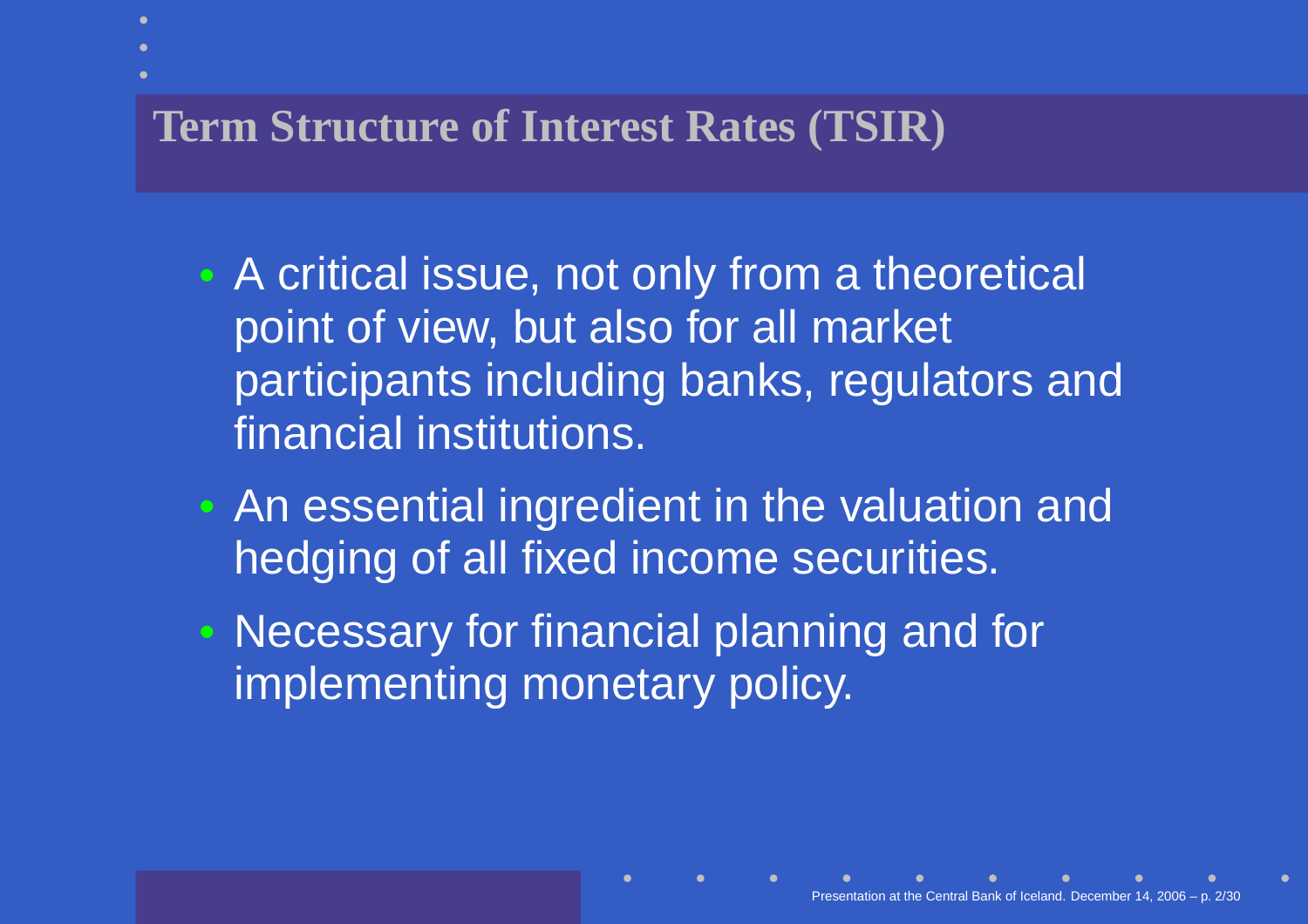# **TSIR and Monetary Policy**

 $\mathbb C$ 

- For monetary policy, the structure is of importance in tworespects.
	- $\bullet$ It contains information not only on market expectations of future interest rate movements but also futuredevelopments in inflation and the business cycle.
	- The relationship between short-term and long-terminterest rates is relevant to the monetary policy transmission mechanism; although the monetary policyhas <sup>a</sup> crucial impact on the short end of the term structure, it is mainly longer-term interest rates whichinfluence decisions on investment, the acquisition of consumer durables (owner-occupied housing).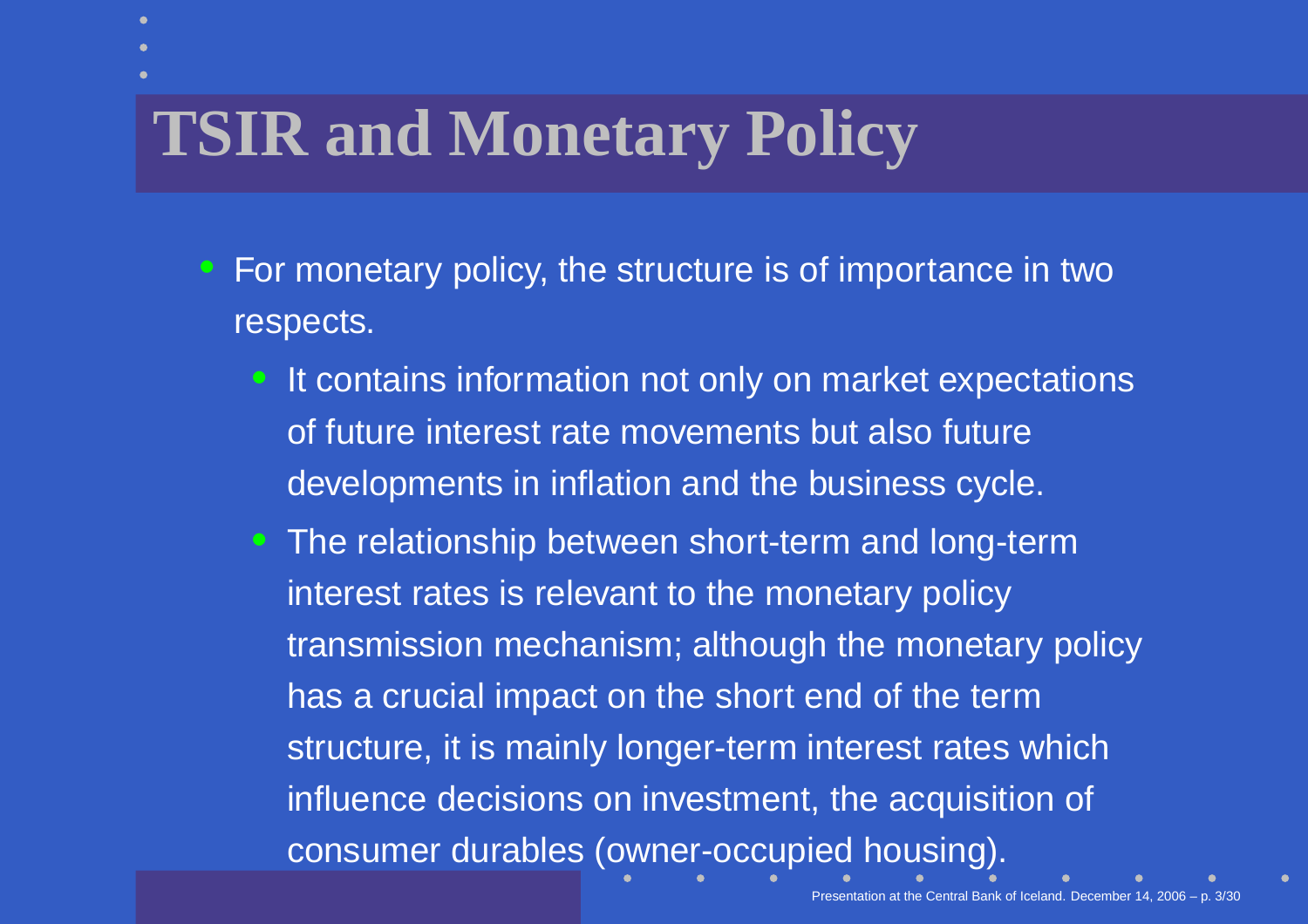## **Current and Dynamic Approaches**

Current term structure of spot rates

 $\mathbb C$ 

- $\mathbf C$  Required for valuing and hedging cash flows that arelinearly related to the discount function.
- Spline curve-fitting methods
- $\bullet$  Nelson-Siegel-Svensson: parsimonious representationsof the yield curve—limiting the number of parametersand giving more stability to the term structure.
- $\bullet$  Dynamics of the term structure of interest rates
	- $\bullet$  Required for valuing and hedging cash flows that arenon-linear function of the term structure.
	- $\mathbf C$ One (Vasicek, CIR etc.) or multi factor (affine) models.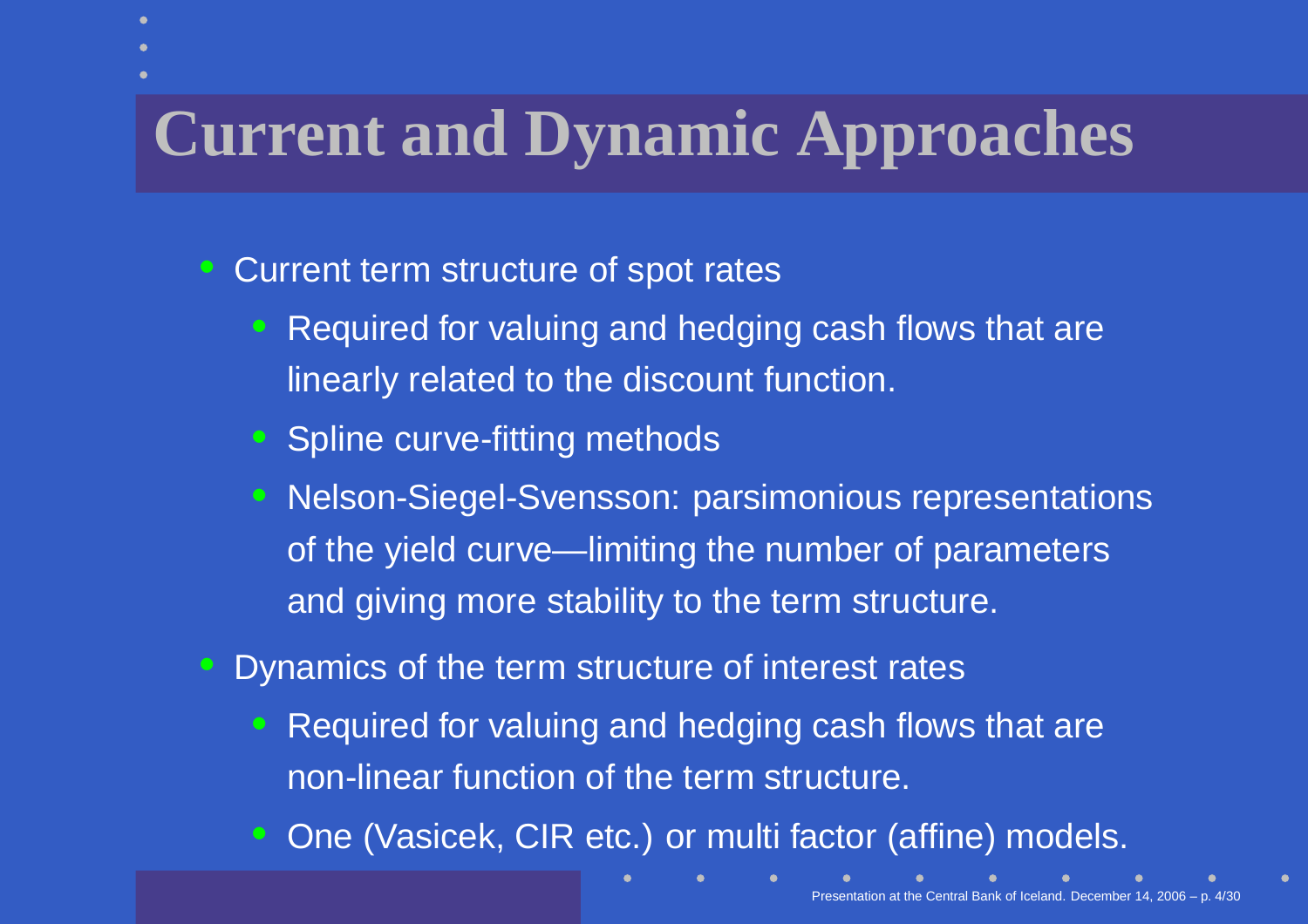# **Arbitrage and Bond Pricing**

• The fundamental asset pricing expression:

 $1=E_t[M(t+1)R(t,t+1)]$ 

• where  $M(t + 1)$  is the pricing kernel or stochastic discount factor and  $R(t + 1)$  denotes the one-period return on all traded assets at all dates  $t.$ 

• The one-period return on  $n+1-$ period bond is  $R(t+1) = P(t+1,n)/P(t,n+1)$ , so the bond prices satisfy

> $P(t,n) = E_t[M(t+1)P(t+1,n)]$  $(-1)]$

Recursive computation of bond prices with  $P(t, 0) = 1$ .

 $\mathbb C$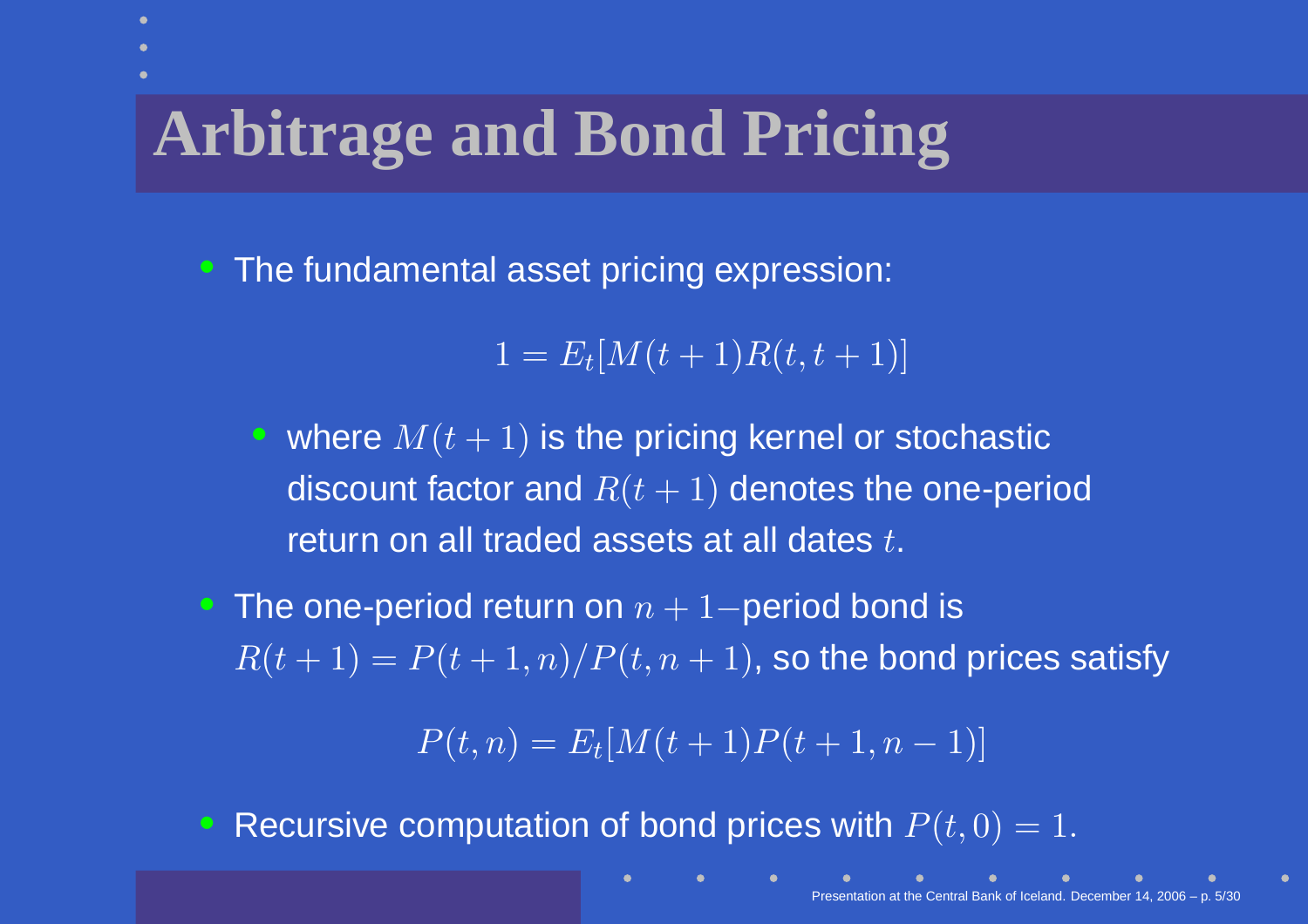### **One-factor Models**

- A single factor (the short rate  $r$ ) determines bond prices.
- The most popular models constructed by Vasicek(1977) and Cox, Ingersoll, and Ross (1985).
	- Four parameters: three governing the dynamicbehavior of the short rate and one controlling themarket's valuation of risk.
- With these ingredients, theory then tells us how longrates are connected to the short rate.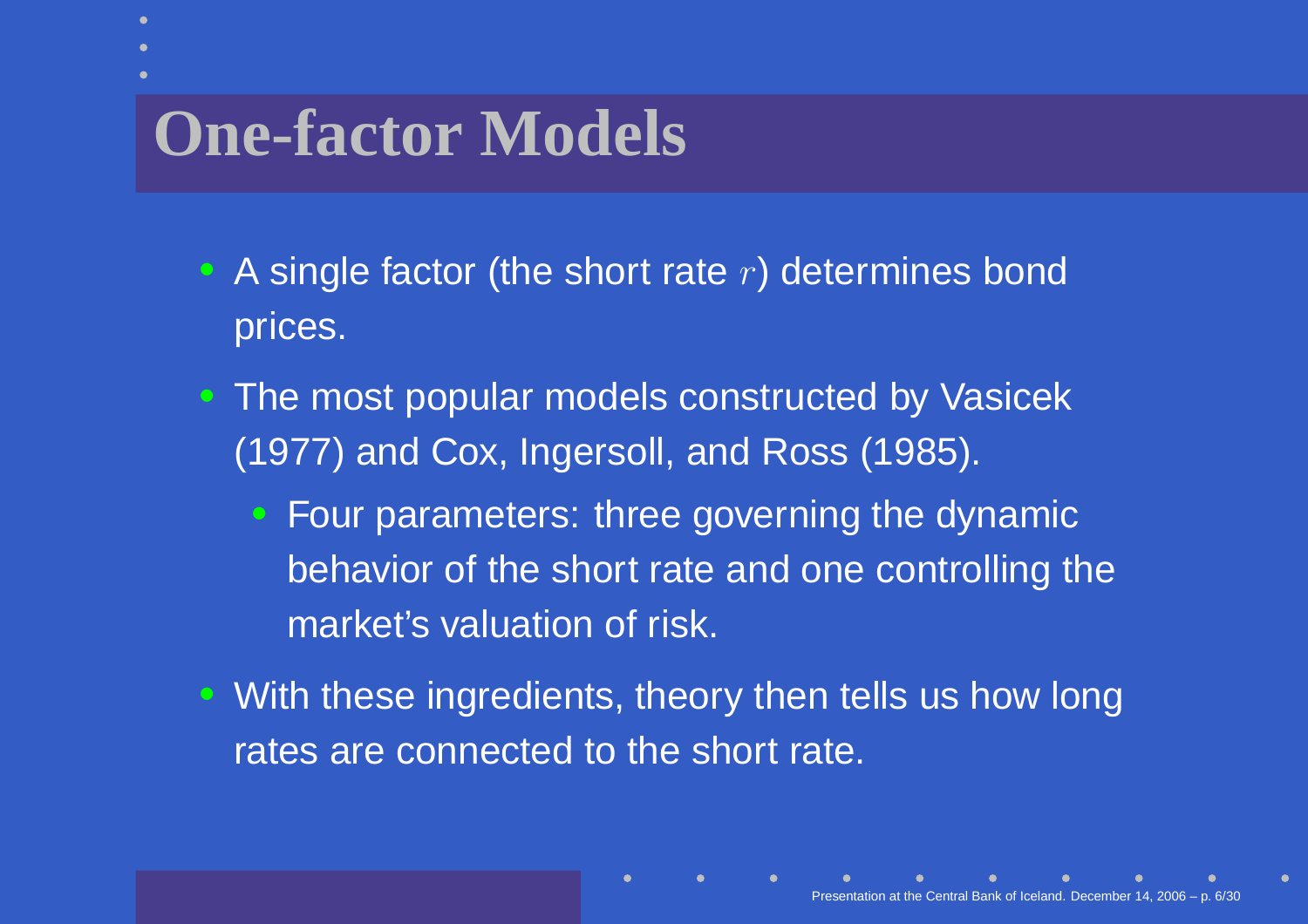## **Vasicek**

• A single state variable  $z$  (the short rate  $r$ ) follows a first-order autoregression:

$$
z_{t+1} = \psi z_t + (1 - \psi)\theta + \sigma \epsilon_{t+1}
$$
  
=  $z_t + (1 - \psi)(\theta - z_t) + \sigma \epsilon_{t+1}$ 

#### • where

- 1.  $\theta$  = the mean of  $z$
- 2.  $(\sigma^2/(1-\psi^2)) \sigma^2$  = the (un)conditional variance
- 3.  $1-\psi$  = the adjustment speed of  $z$  to its long-term mean.
- 4. The pricing kernel  $M$ :

− $\lambda = \log M_{t+1} = \delta + z_t + \lambda \epsilon_{t+1}; \qquad \lambda = \text{the price of risk}.$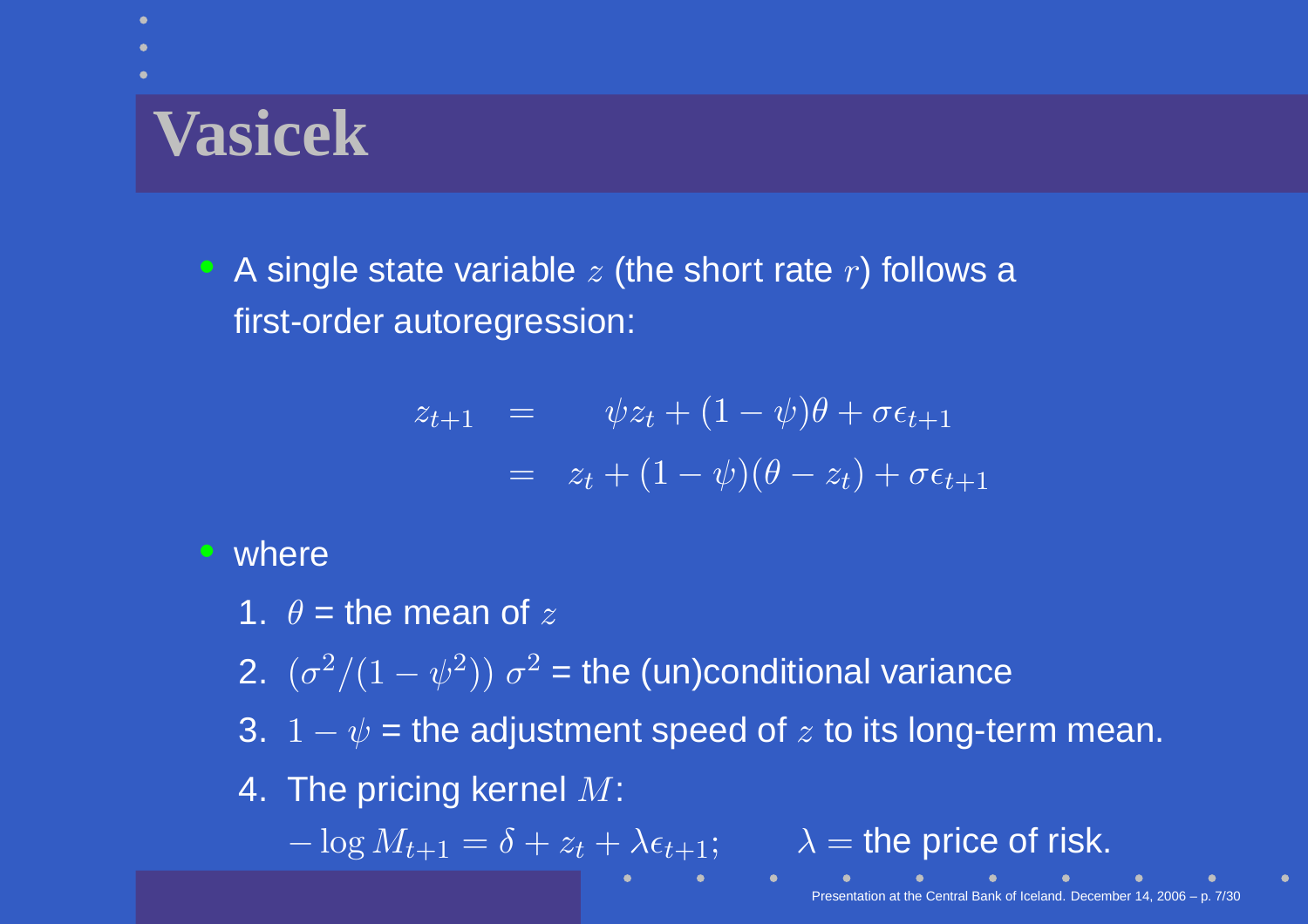## **Bond Pricing in the Vasicek Model**

 $\mathbf C$ • The price of an  $\, n \,$ <sup>−</sup>period bond $P(t,n)=\exp[$  $-A_n-B_nz_t$ —<br>【<br><br>  $\bullet$  The fundamental bond pricing equation is:  $\log P(t,n) = E_t[\log M(t+1) + \log P(t+1,n)]$  $+\frac{1}{2}Va$  $(-1)]$  $\frac{1}{2}Var_t[\log M(t+1)+\log P(t+1,n)]$  $(-1)].$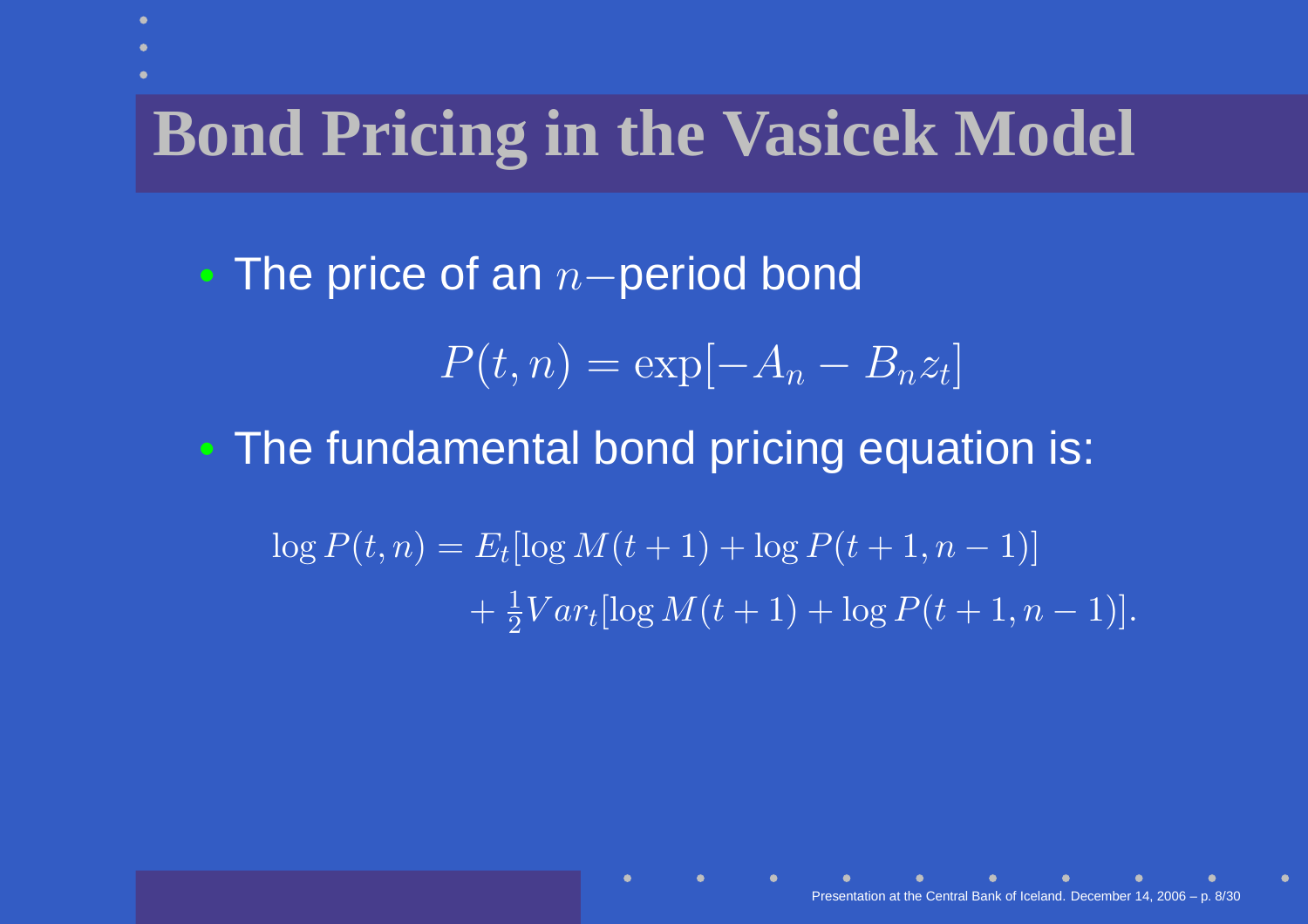## **Bond Pricing in the Vasicek Model**

• Substituting  $P(t,n)$ ,  $P(t+1,n)$ , where the contract of the contract of  $\mathbf{r}$  , we can contract the contract of  $\mathbf{r}$  $(-1)$  and  $M(t + 1)$  and using  $E_t\left[M(t+1)\right]=\exp[$  $-r_t^f] = \exp[-t^f]$  $-z_t]\,$  yields ]

$$
A_n + B_n z_t = [A_{n-1} + B_{n-1}(1 - \psi)\theta] + [1 + B_{n-1}\psi]z_t - \frac{1}{2}B_{n-1}^2\sigma^2 z_t - B_{n-1}\lambda\sigma z_t.
$$

• Separating the coefficients on the constant and on the termsin  $z$  gives us a set of difference equations for  $A_n$  $_n$  and  $B_n$ 

$$
B_n = 1 + (\psi - \lambda \sigma) B_{n-1} - \frac{1}{2} B_{n-1}^2 \sigma^2,
$$
  
\n
$$
A_n = A_{n-1} + B_{n-1} (1 - \psi) \theta.
$$

The boundary condition  $P(t, 0) = 1$  implies:  $A_0 = B_0 = 0$ .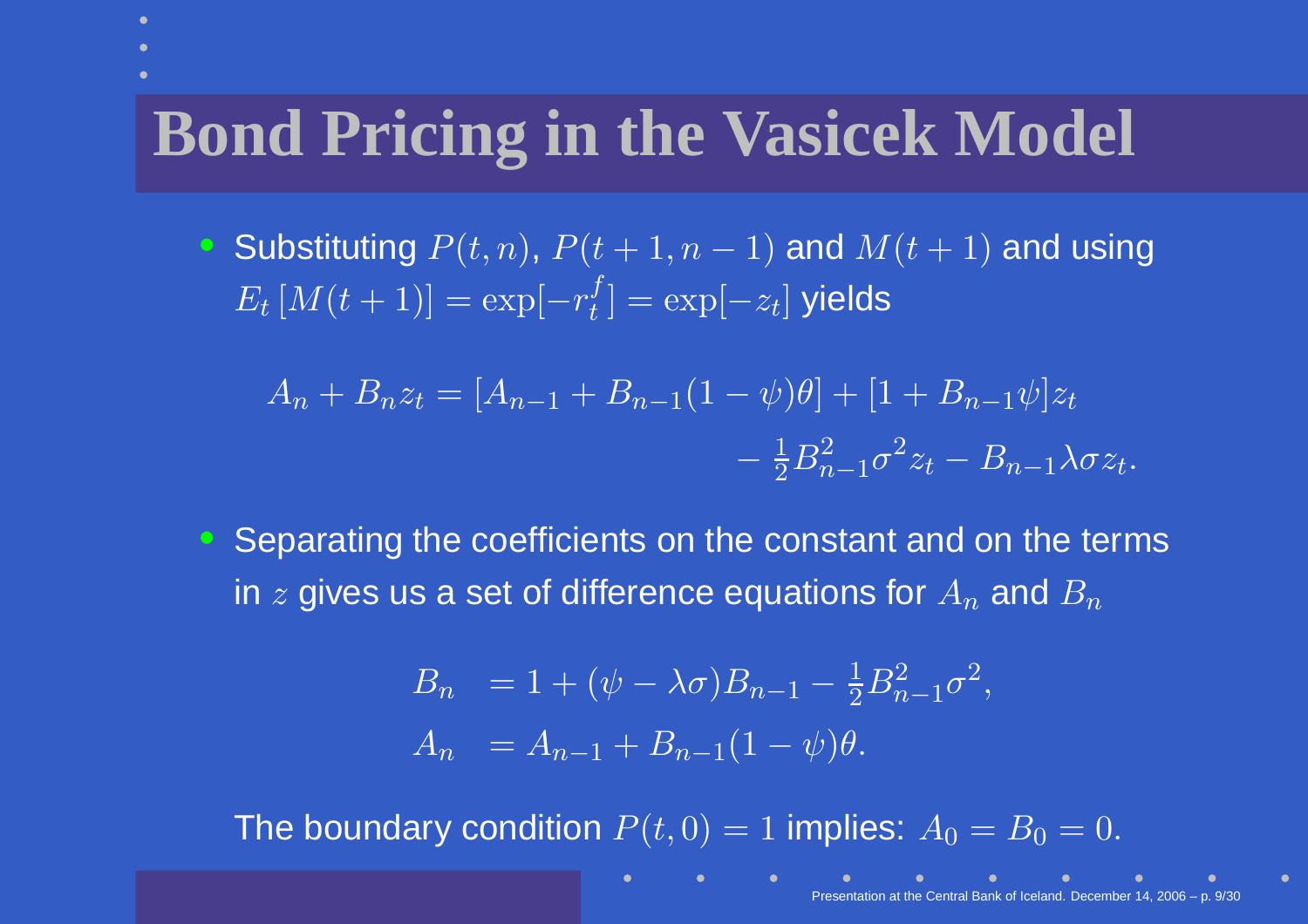## **Bond Pricing in the Vasicek Model**

- $\mathbf C$  $\bullet\,$  Given values for  $\theta,\psi,\sigma,\lambda$  and subject to the above boundary condition we can easily evaluate  $A_n$  $_n$  and  $B_n$ .
- Log prices and log yields are linear functions of the interestrate (factor)

$$
y(t,n) = -\frac{\log P(t,n)}{n} = \frac{A_n}{n} + \frac{B_n}{n}z_t.
$$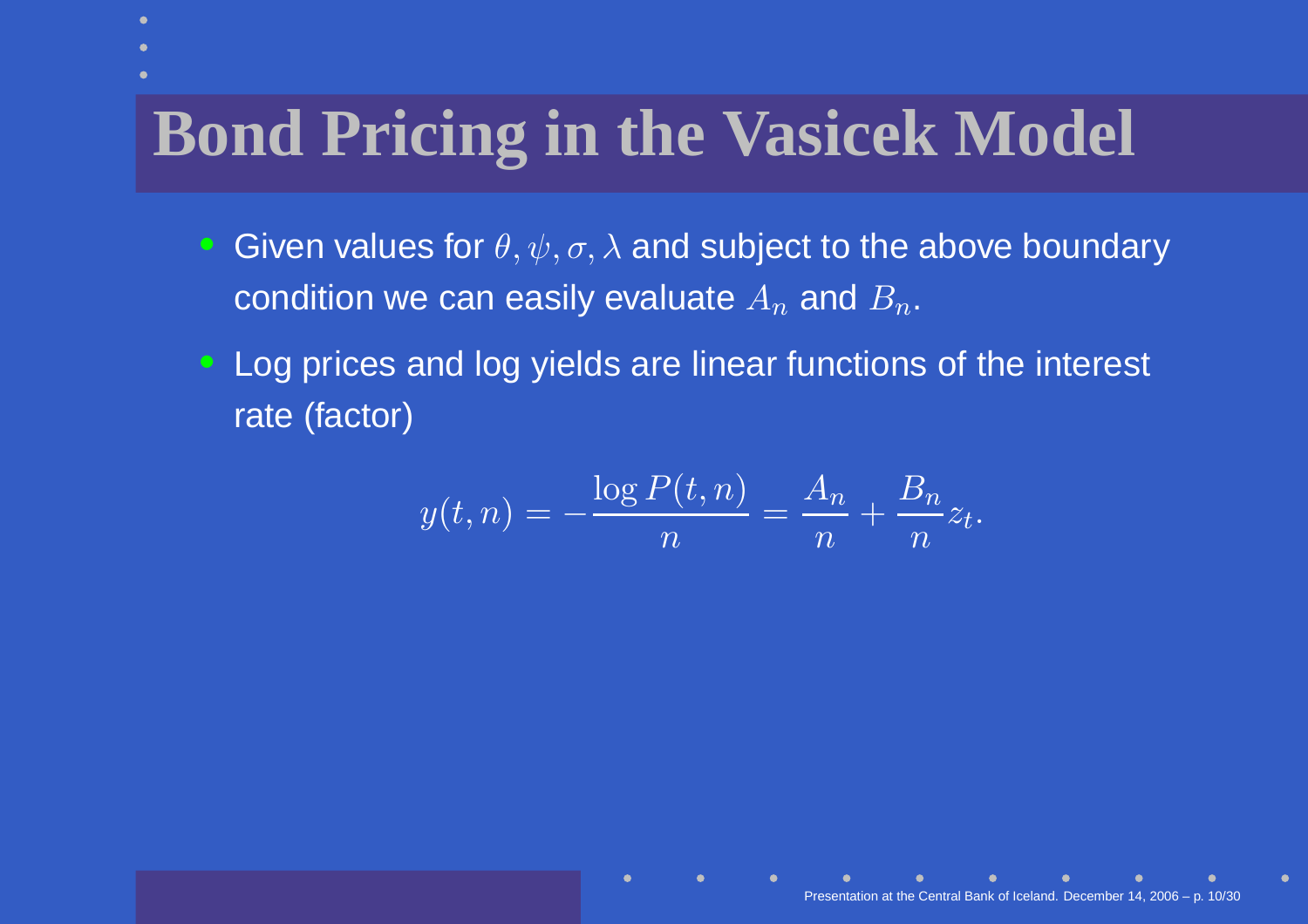#### **One Factor Models**

- Vasicek interest rate may actually become negative
- This is not the case in CIR where the random term becomes increasingly smaller as the rate approaches zero

$$
z_{t+1} = z_t + (1 - \psi)(\theta - z_t) + \sigma \sqrt{z_t} \epsilon_{t+1}
$$

- $\bullet\;$  The time series of the short rate indicates a value of  $\psi$  close one, but we need <sup>a</sup> smaller value to generate the required concavity of the yield curve.
- All yields are linear functions of  $z$ . But long yields (yield spread) have higher (lower) autocerrelations than the short rate.
- Innovations in  $z$  are conditionally normal but real life innovations have substantial kurtosis.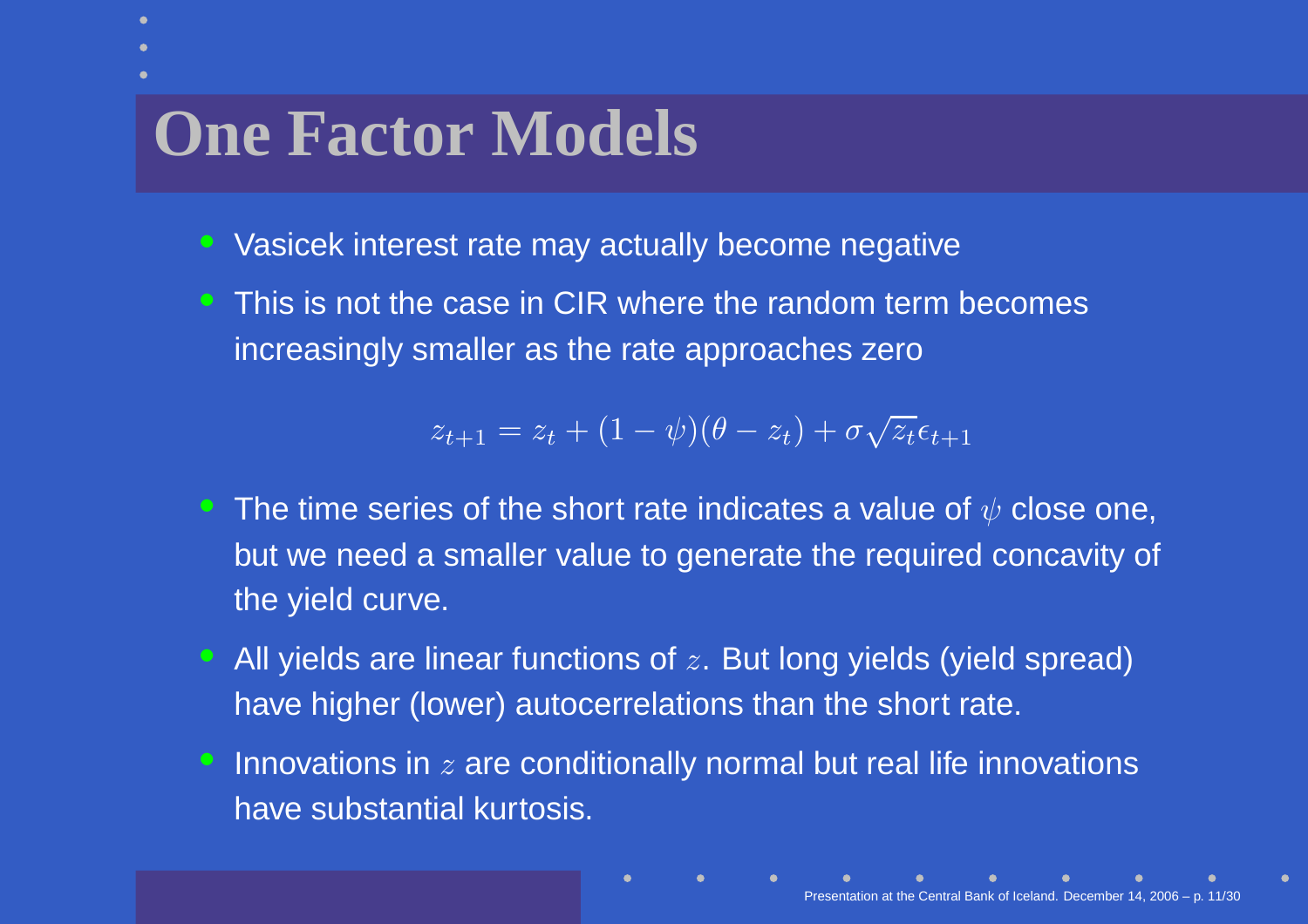## **Multi-factor Vasicek**

• k-dimensional vector of state variables:

 $z_{t+1}=\psi_iz_{it}+\sigma_i\epsilon_{it+1}$ 

 $\bullet~$  The pricing kernel  $M$ :

$$
-\log M_{t+1} = \delta + \sum_{i} [\lambda_i^2/2 + z_{it} + \lambda_i \epsilon_{it+1}]
$$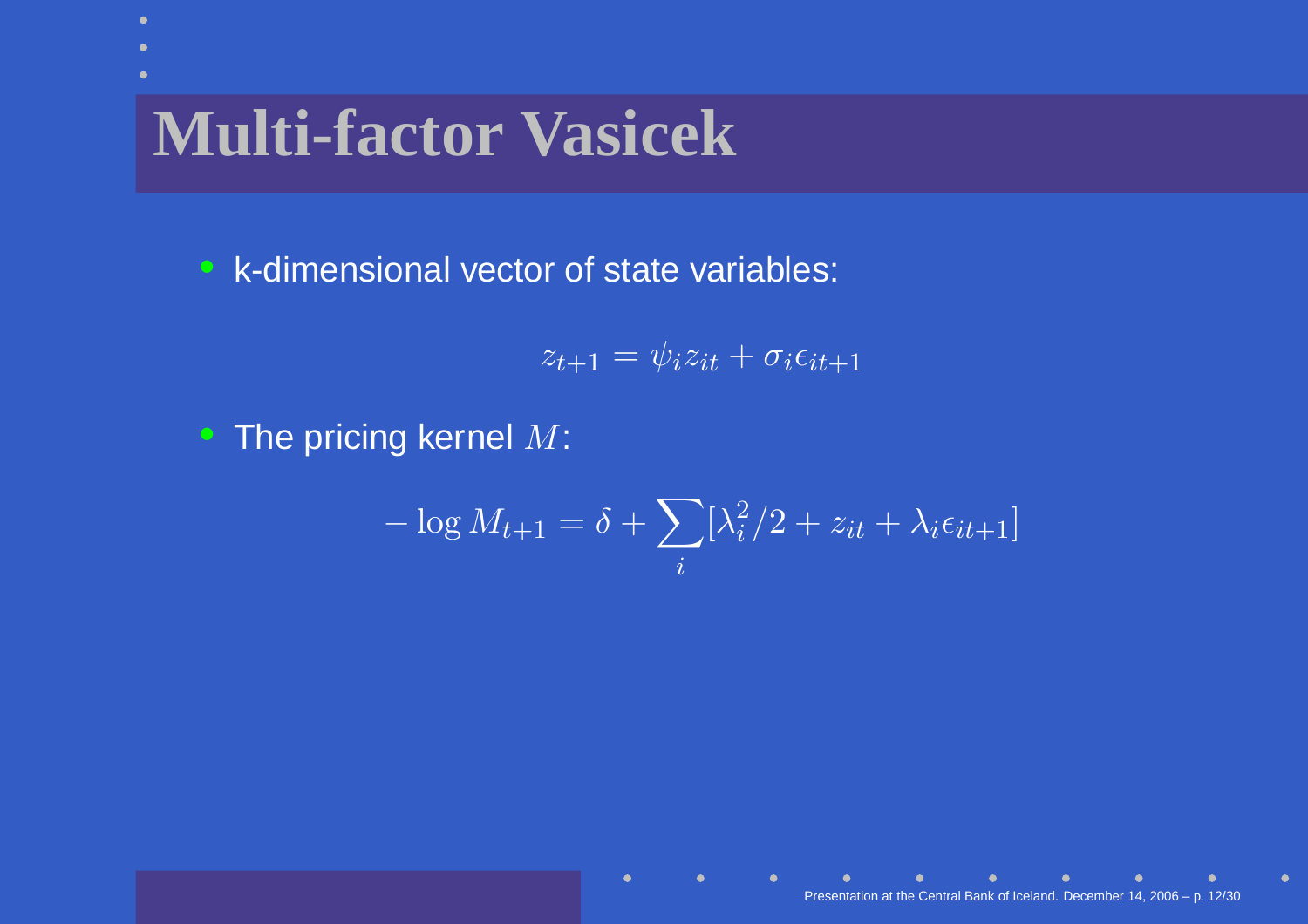#### **Multi-factor case**

• We modify the pricing procedure explained above for themulti-factor case to obtain:

$$
B_n(k) = 1 + [\psi(k) - \lambda(k)\sigma(k)]B_{n-1} - \frac{1}{2}B_{n-1}^2(k)\sigma^2(k),
$$
  
\n
$$
A_n = A_{n-1} + \sum_{k=1}^K B_{n-1}(k)(1 - \psi(k))\theta(k).
$$

with boundary conditions  $A_0(i) = B_0(i) = \frac{1}{2}$  $\mathcal{F}$   $\mathcal{F}$  $B_0(K)=0.$ • Similarly, in the multi-factor case the yield-to-maturity of a zero-coupon bond in discrete time is defined as

$$
y(t, n) = -\frac{\log P(t, n)}{n} = \frac{A_n}{n} + \sum_{k=1}^{K} \frac{B_n(k)z_{kt}}{n}.
$$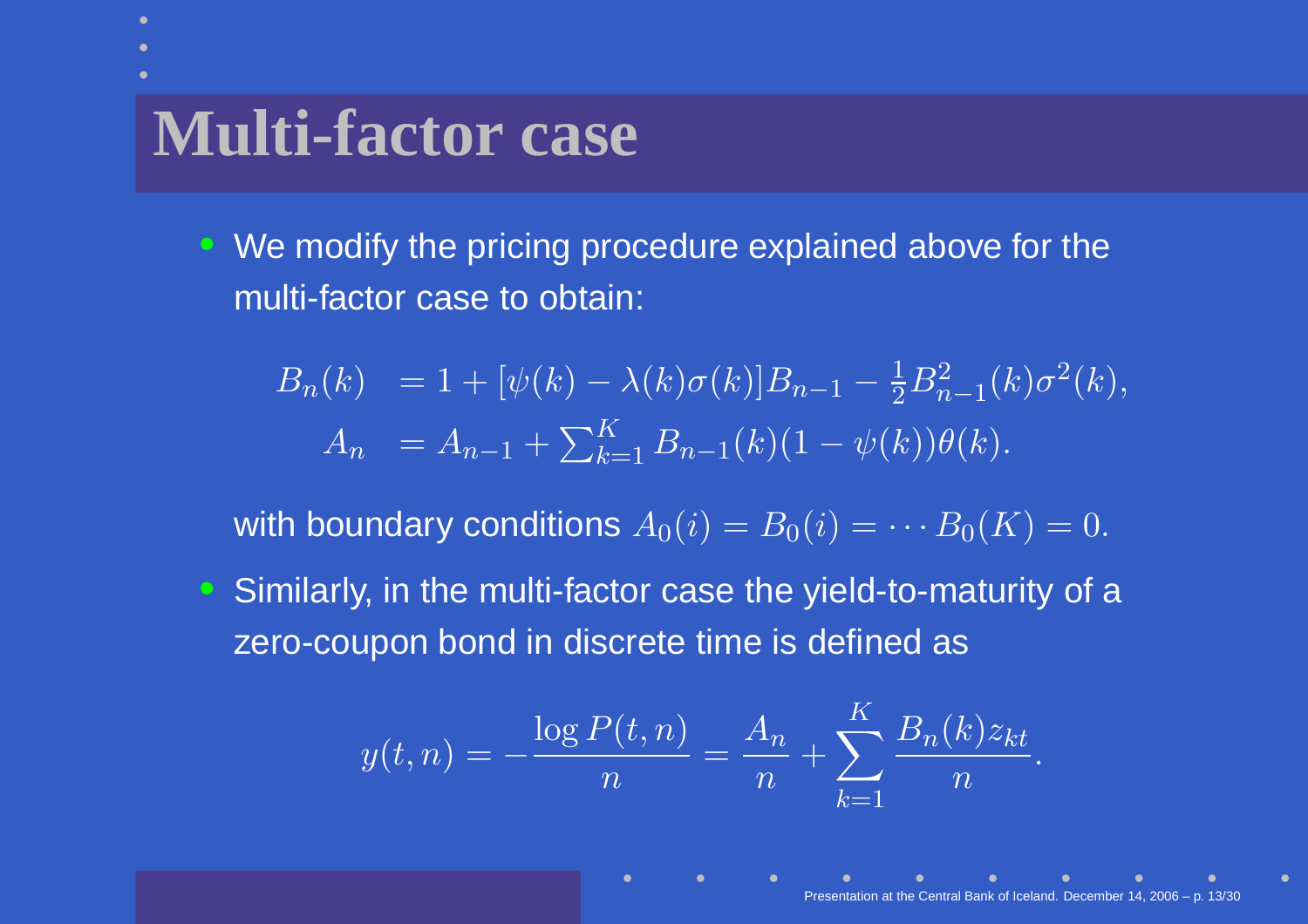## **Estimation of Multi-factor Models**

 $\mathbf C$  Deviations of observed prices from model prices: (i)'observation error'; (ii) 'specification error' and (iii)'estimation error'.

$$
\tilde{P}(t,n)=P(t,n)+\tilde{e}(t,n)
$$

where  $\tilde{P}(t,n)$  is the observed price of bond  $n$  at time  $t,$  $P(t,n)$  is the model price, and the  $e(t,n)$  are independently and identically distributed over bonds with mean zero andconstant variance.

 $\bullet$  Given that N bonds with different maturities are observed, the N corresponding yields can be stacked to obtain thefollowing representation:  $\sum [\tilde{P}(t,n)]$  $-\,P(t,n)]^2$ .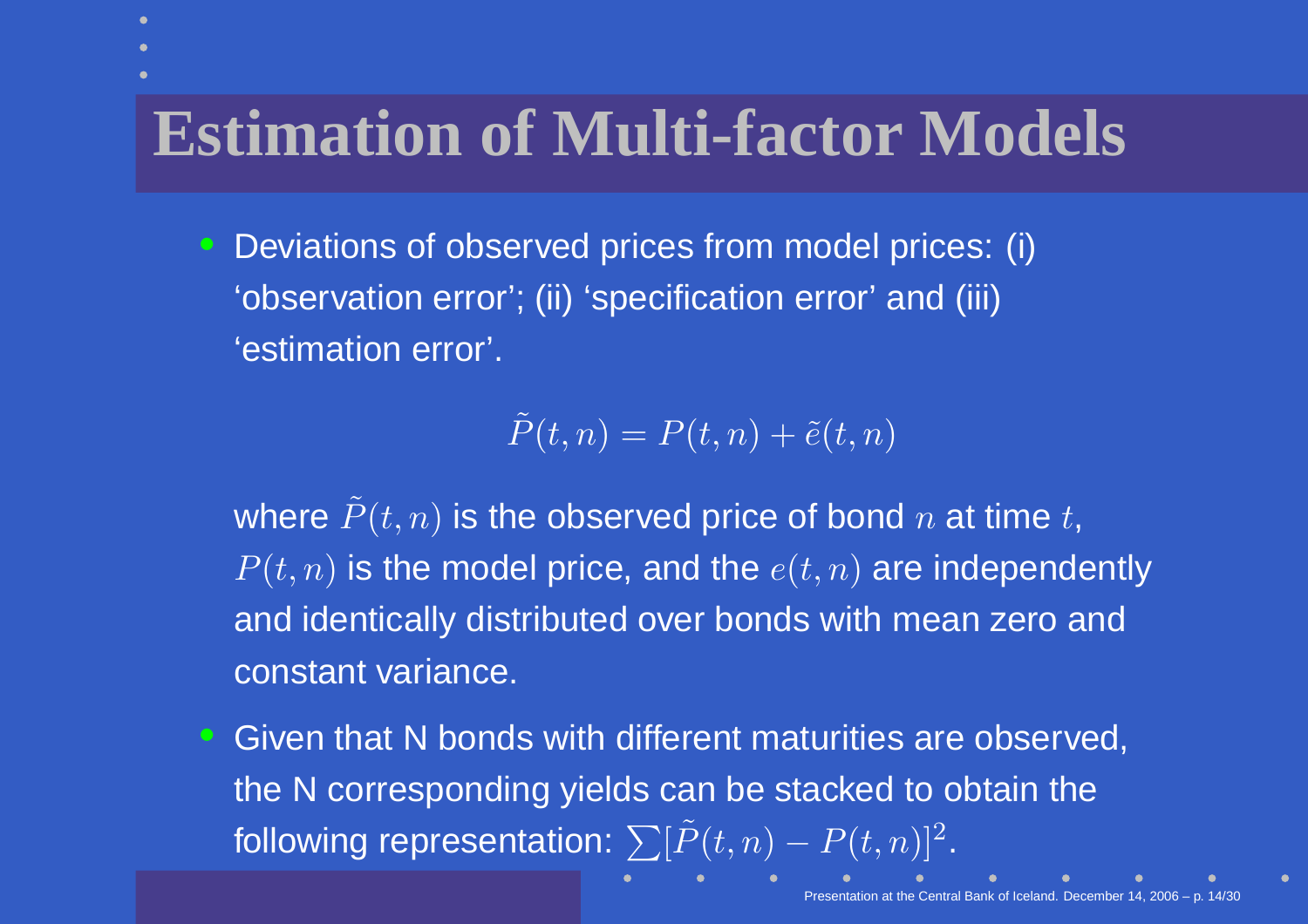## **Estimation Methods**

- $\mathbf C$  State-space models allow for measurement errors in theobserved yields to maturity, and is therefore useful forsimultaneous estimation using yields on many bonds withdifferent maturities
- To estimate unobservable state variables from <sup>a</sup> noisypanel-data we use the Kalman filter
- The Kalman filter provides an optimal solution to prediction, updating and evaluating the likelihood function.
- Maximum Likelihood methods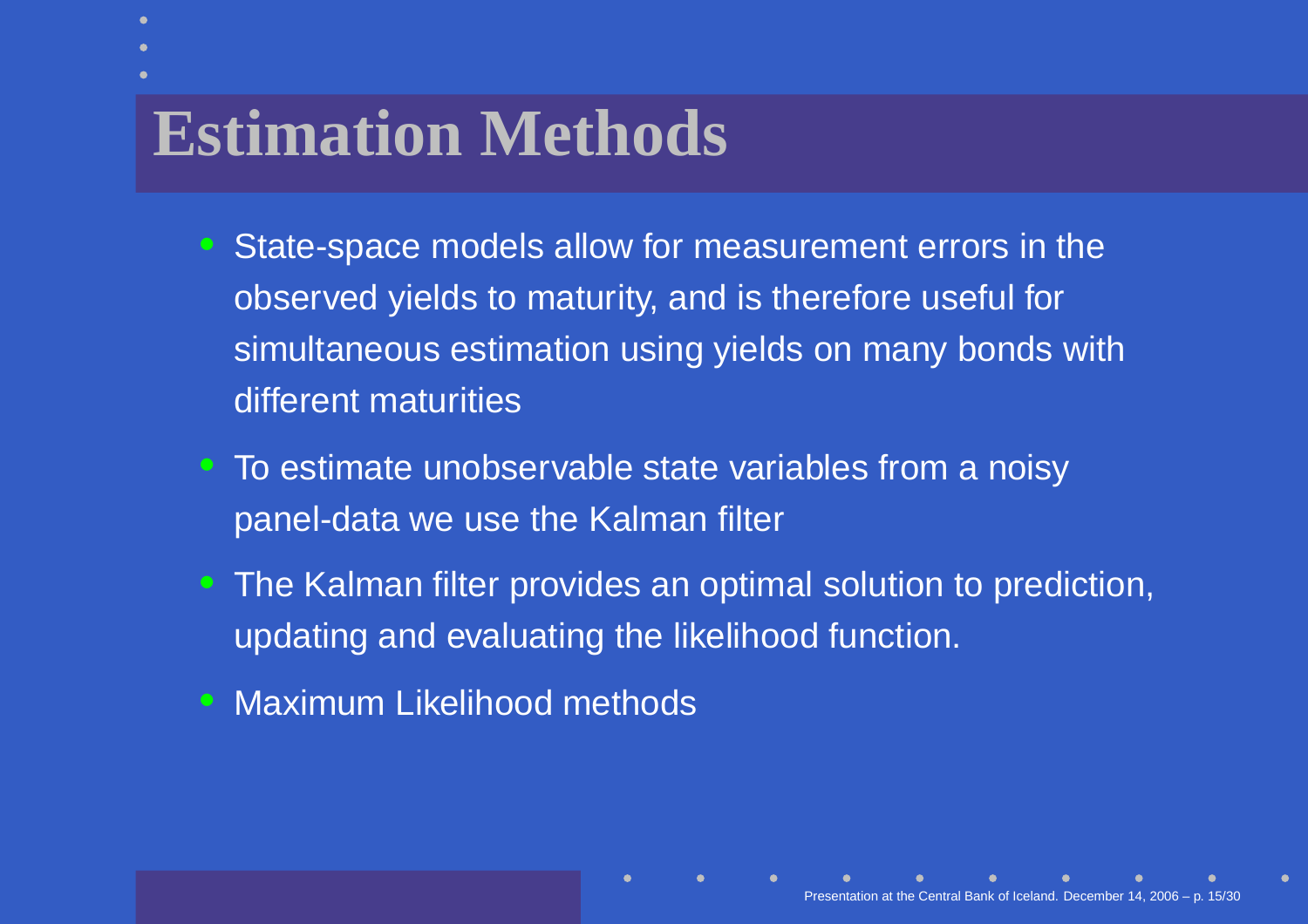### **Data and Estimation Problems**

- The Kalman filter requires <sup>a</sup> complete panel of bond prices(or yields).
- Problem with sparse bond price data: (i) insufficient numberof observations and/or (ii) insufficient short and long-termbonds.
- Modify the Kalman filter approach to deal with the missingobservation problem.
- $\mathbf C$  Our solution is to use yields and their maturities in <sup>a</sup>time-varying fashion.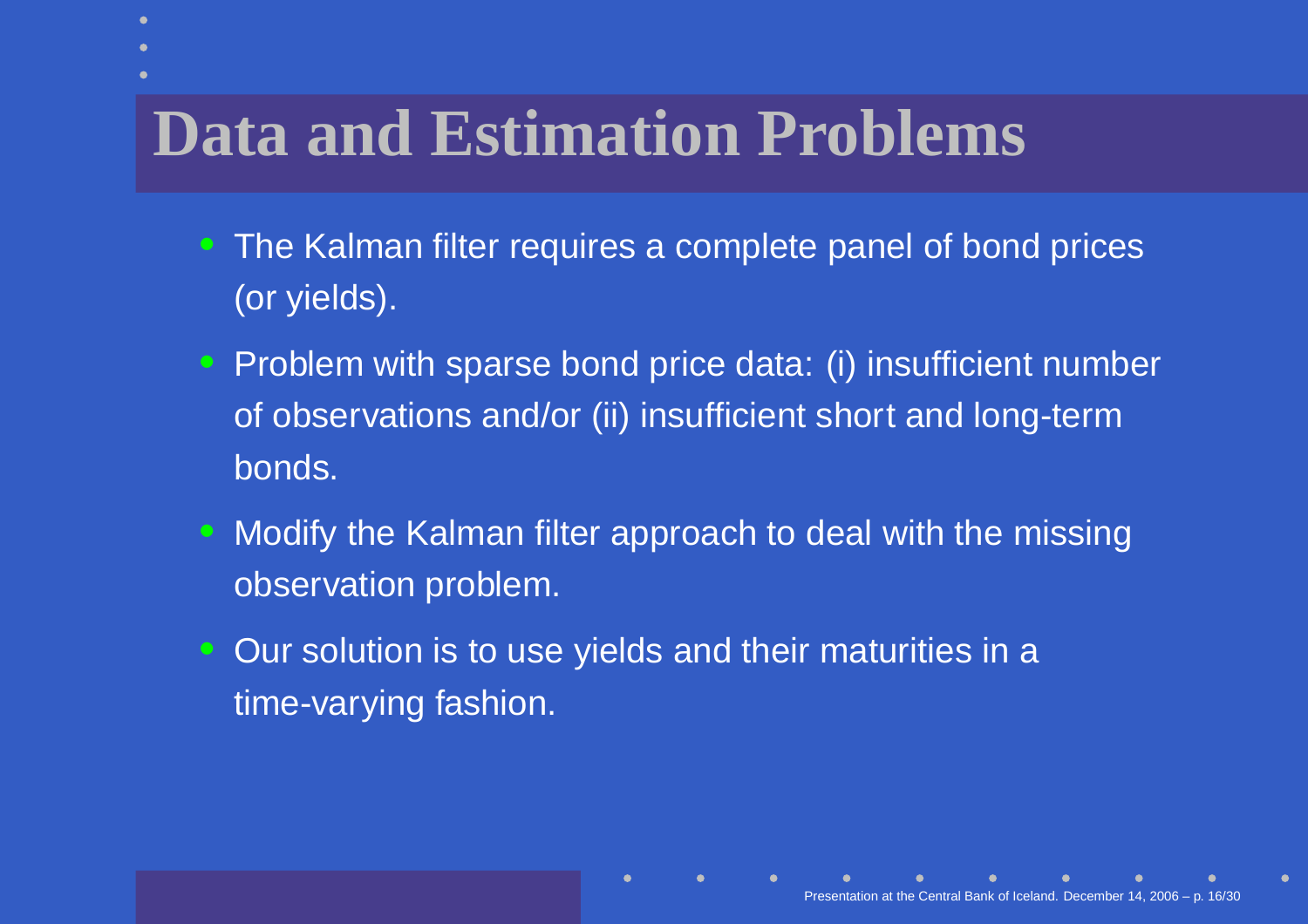### **Data**

#### Yields on Four Bonds: Sep 1995 - Dec 2002

| RS03-0210/K  | RS04-0410/K  | RS05-0410/K  | RS15-1001/K  |
|--------------|--------------|--------------|--------------|
| 5.95         | 5.91         | 5.74         | 5.90         |
| 5.57         | 5.56         | 5.61         | 5.50         |
| 5.61         | 5.63         | 5.62         | 5.54         |
| 5.88         | 5.80         | 5.90         | 5.74         |
| 5.88         | 5.87         | 5.77         | 5.80         |
| 5.77         | 5.74         | 5.76         | 5.67         |
| 5.68         | 5.74         | 5.71         | 5.69         |
| 5.67         | 5.50         | 5.50         | 5.39         |
| <b>A 4 6</b> | <b>A 4 H</b> | <b>ALC N</b> | <b>A 4 6</b> |
| 5.83         | 5.31         | 4.85         | 4.98         |
| 4.61         | 5.83         | 4.50         | 4.95         |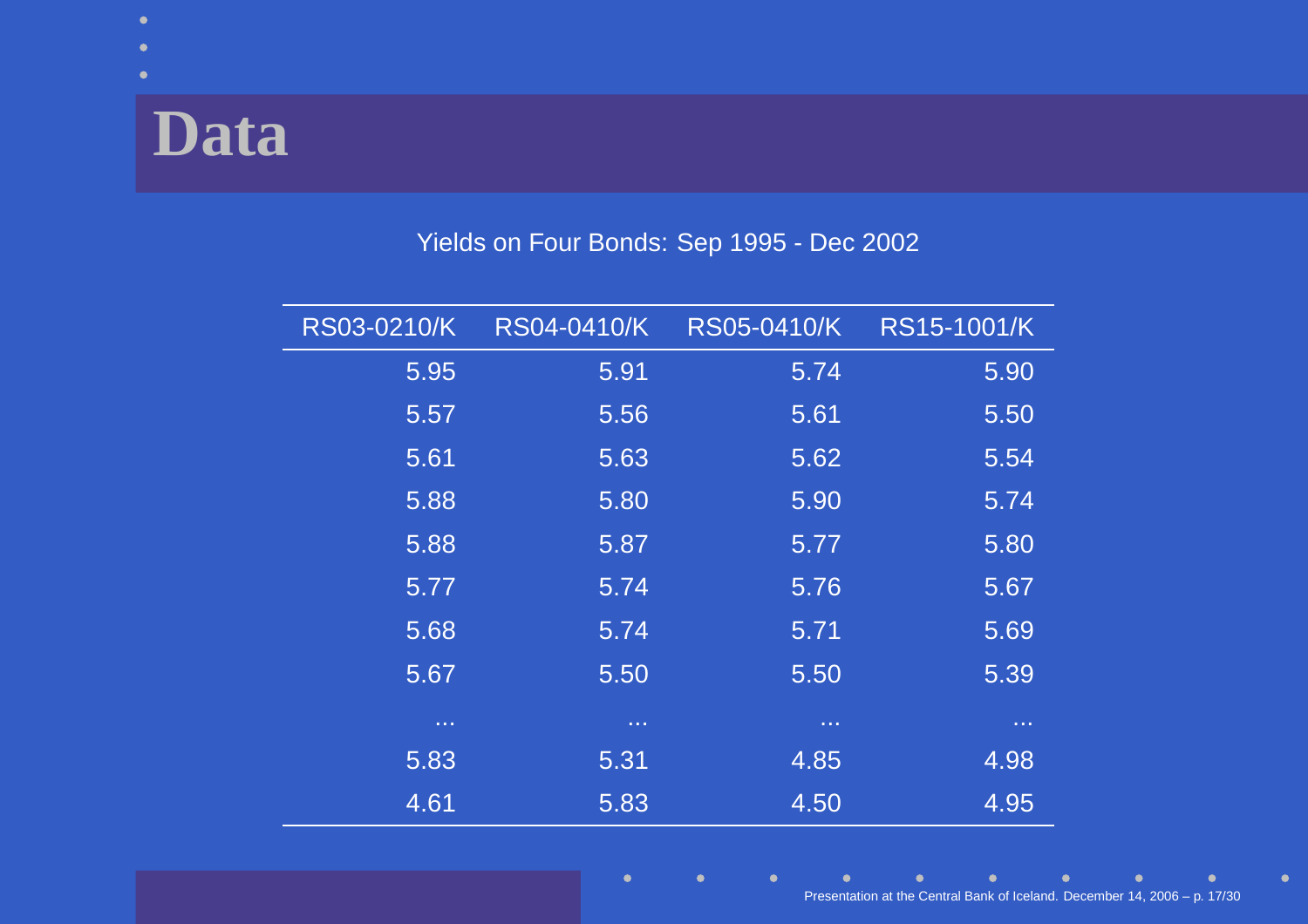## **Figure: Actual Yields on Four Bonds**

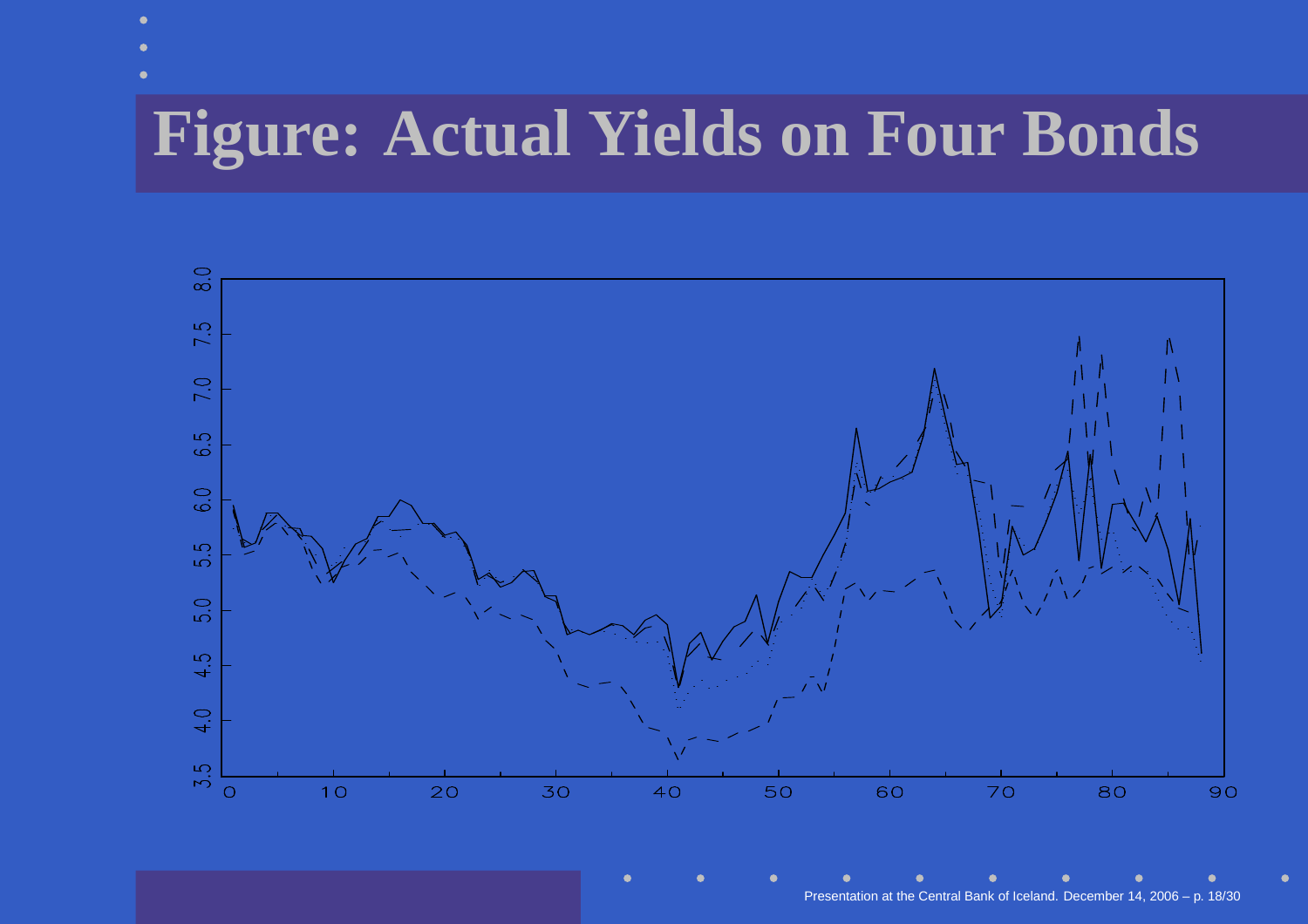## **Estimated Values**

| $\theta$ | $1-\psi$ | $\sigma$ | $\lambda$                                   |
|----------|----------|----------|---------------------------------------------|
| 0.049    | 0.039    | 0.033    | 0.0172                                      |
| (0.0093) | (0.0146) | (0.0058) | (0.0079)                                    |
| 0.047    | 0.038    | 0.033    | 0.0175                                      |
| (0.0091) | (0.0142) | (0.0055) | (0.0074)                                    |
| 0.044    | 0.039    | 0.031    | 0.0164                                      |
| (0.0090) | (0.0125) | (0.0063) | (0.0062)                                    |
| 0.040    | 0.032    | 0.027    | 0.0189                                      |
| (0.0081) | (0.0140) | (0.0027) | (0.0051)                                    |
|          |          |          | stat: 4.2803e+001 and P-Value: 4.0505e-008. |

 $\bullet$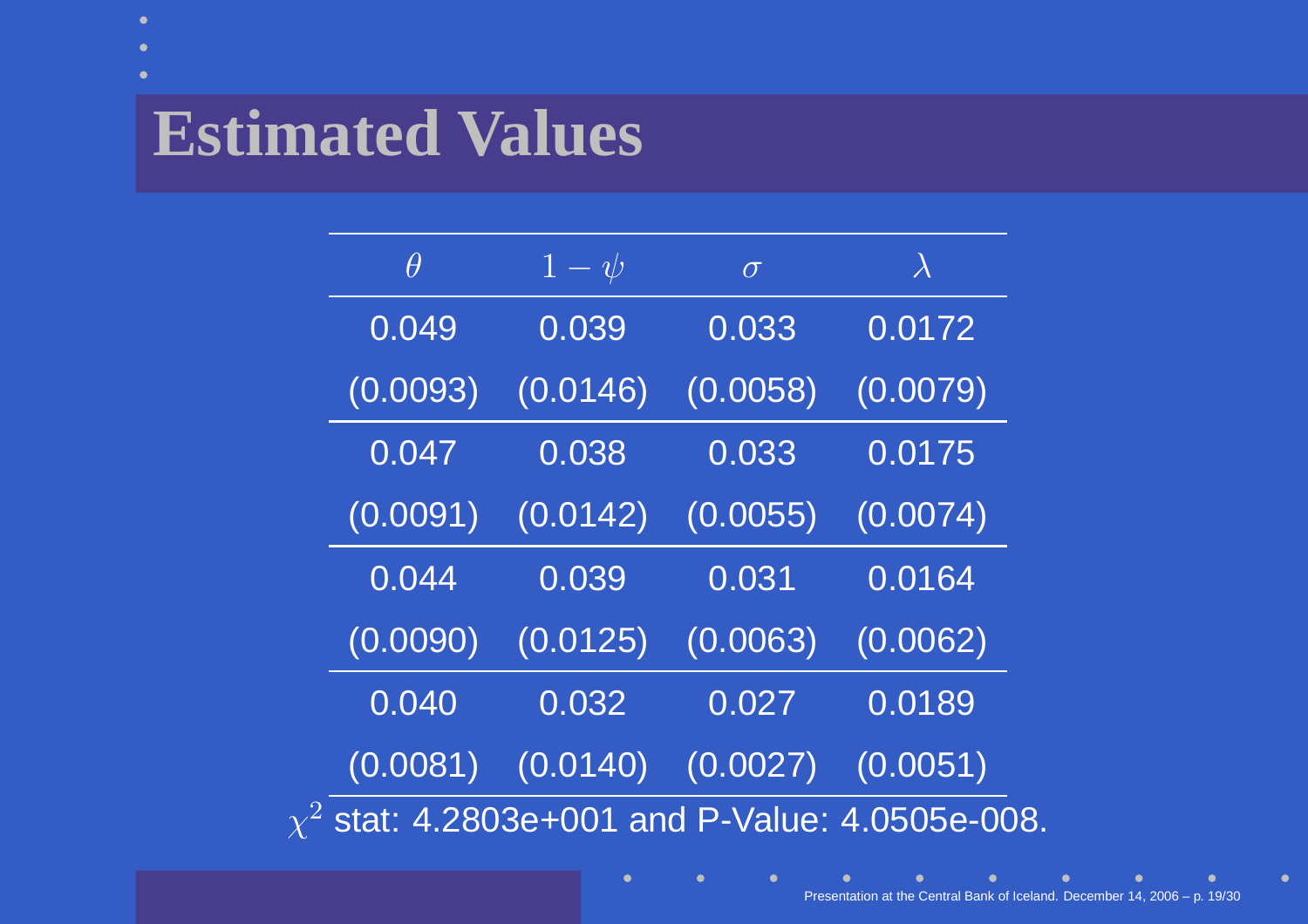## **Figure: Estimated CIR Yield Curve**



Presentation at the Central Bank of Iceland. December 14, 2006 – p. 20/30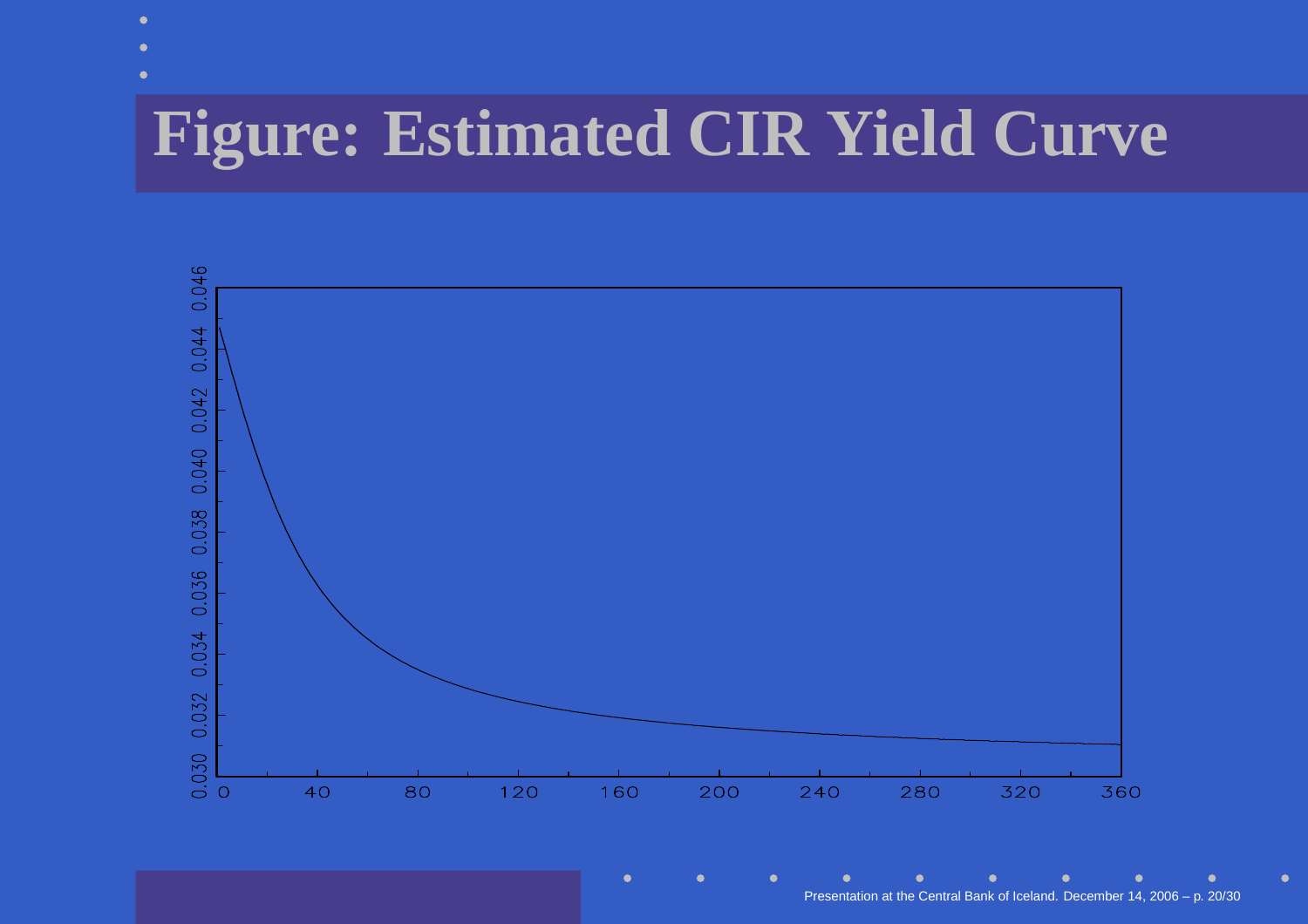### **Extensions**

- $\mathbf C$  Joint estimation of the current term structure and and itsdynamics for markets with infrequent trading.
- Incorporating the bussiness cycle effects on the term structure of interest rates - Markov regime switching termstructure of interest rates.
- To combine arbitrage-free models and monetarymacroeconomics.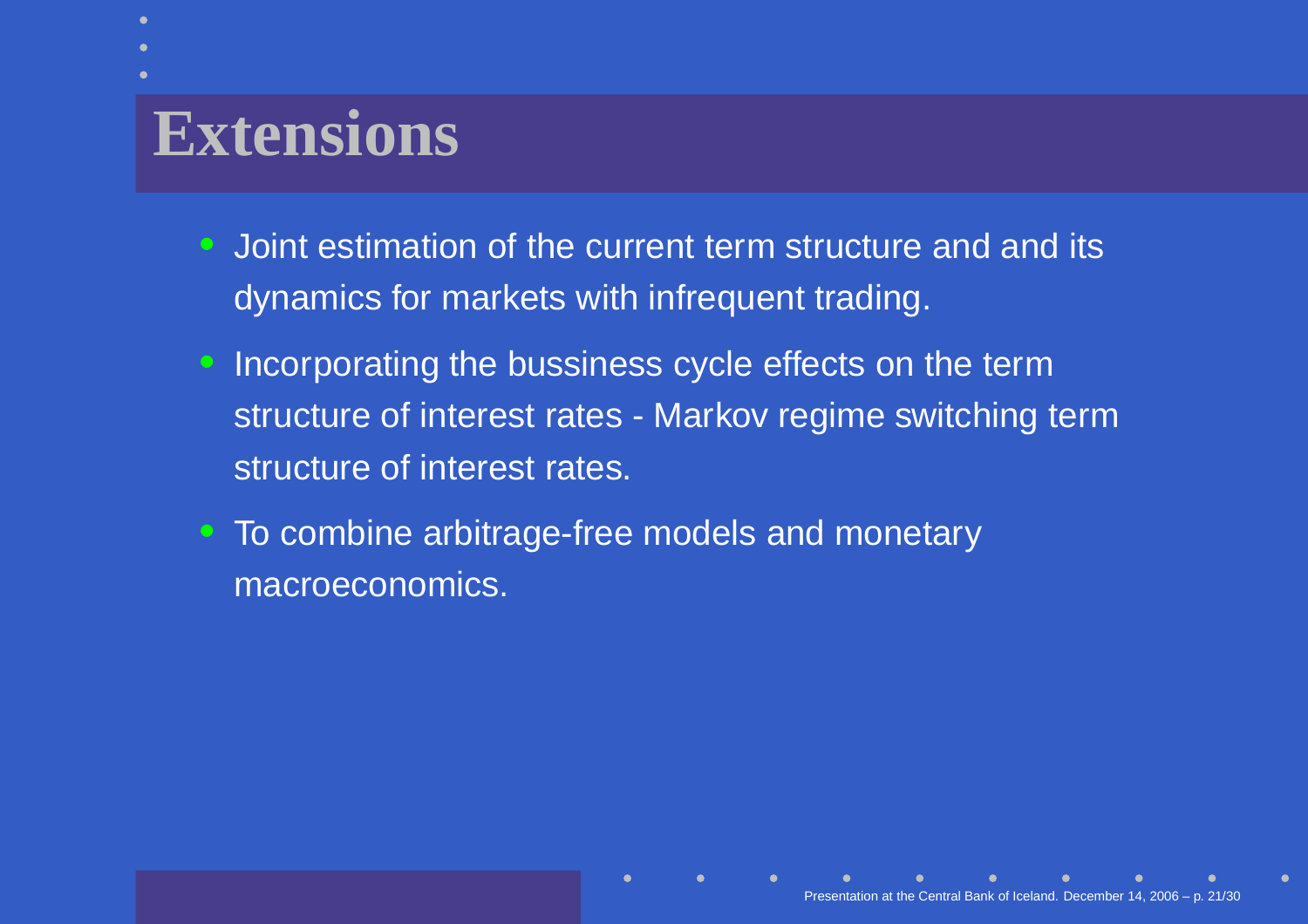## **Term Structure with Regime Shifts**

- **Direct statistical evidence** on that the interest rate follows <sup>a</sup> regime switching process $\bullet$  Hamilton (1988), Sola and Driffill (1994)and Garcia and Perron (1996).
- **Indirect statistical evidence** in the form of the parameter instability of single-regime interest rate models over the 1979-82 period.
	- $\bullet$  Cai (1994), Pearson and Sun( 1994) andBrenner (1996)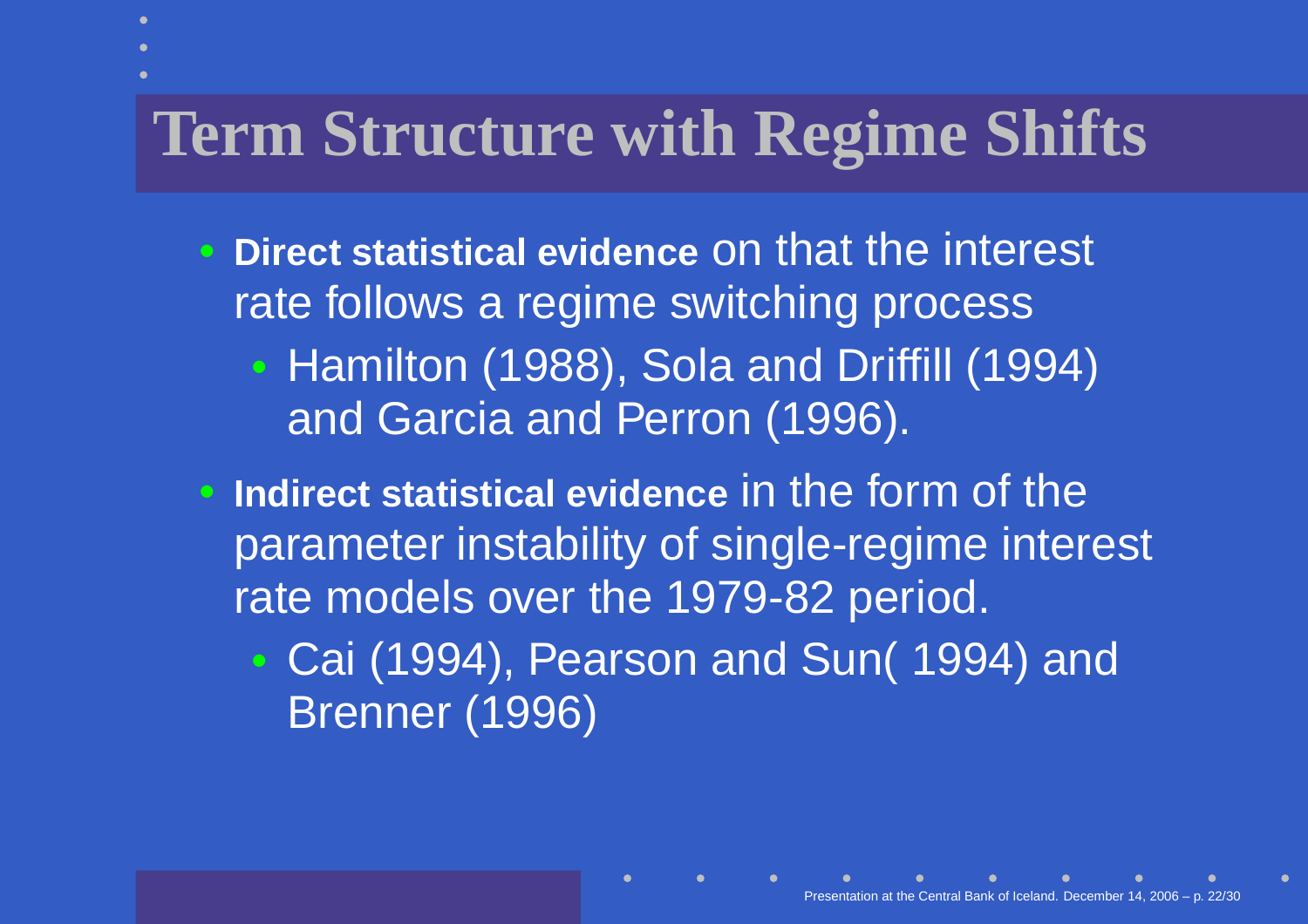## **Term Structure with Regime Shifts**

#### • **Economic reasons**:

- $\mathbb C$  Business cycle expansion and recession "regimes" have regime switching effects onnominal interest rates.
- $\bullet$  Changes in monetary policy and exchange rate regime have regime effects on nominal interest rates.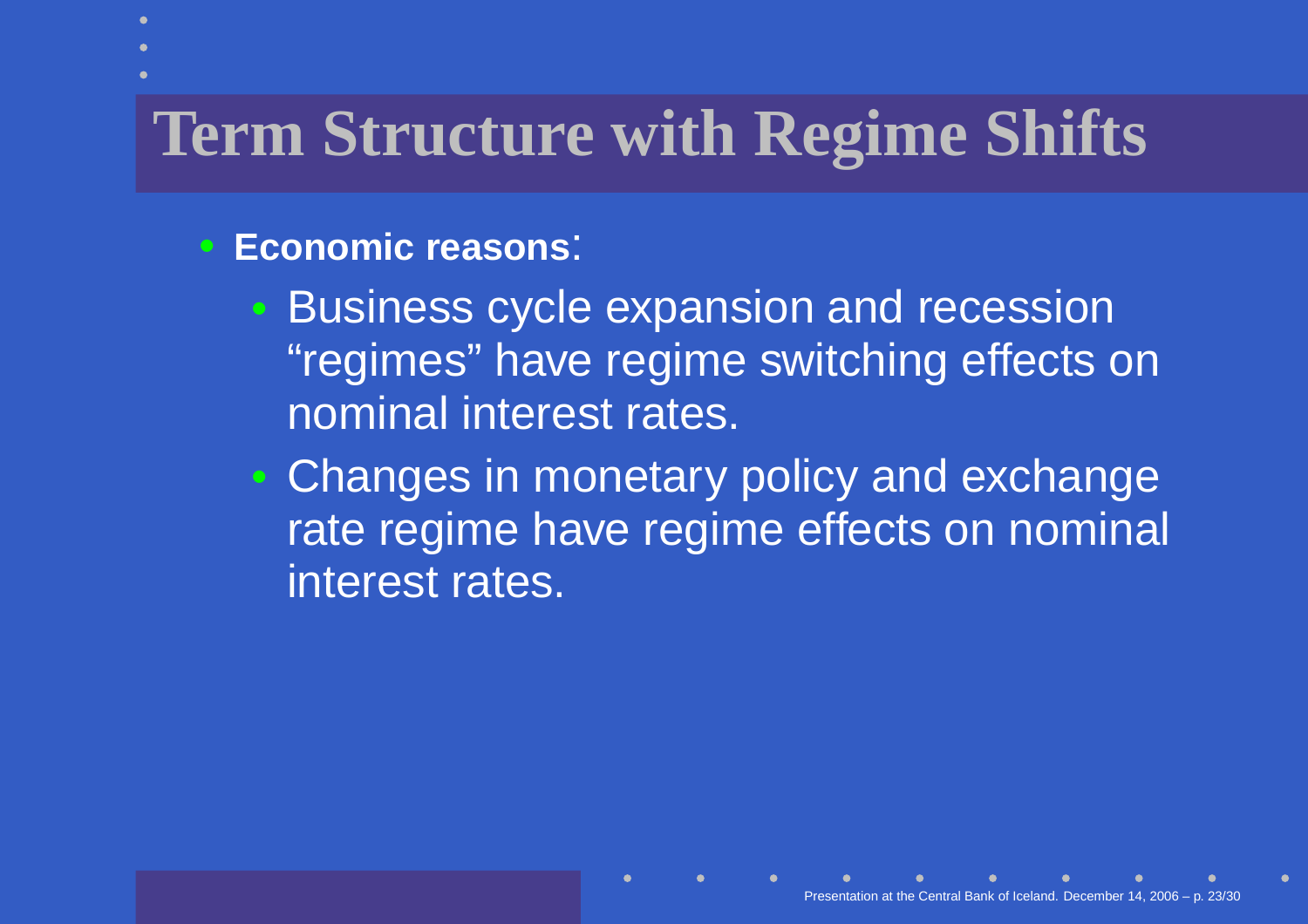## **Term Structure with Regime Shifts**

• The factor process is assumed to be <sup>a</sup> **mean-reverting square root process** (CIR):

$$
z_{t+1} = z_t + (1 - \psi(X))(\theta(X) - z_t) + \sigma(X)\epsilon_{t+1}
$$

where  $X$  denotes discrete states which are said to be regime 0 and 1.

- The switch between the two regimes is governed by a Markov chain with intensity matrix  $H=(h_{ij}).$
- $\bullet$  Mixing diffusion processes with point processes (Markovchain) leads to <sup>a</sup> **Hidden Markov Model**.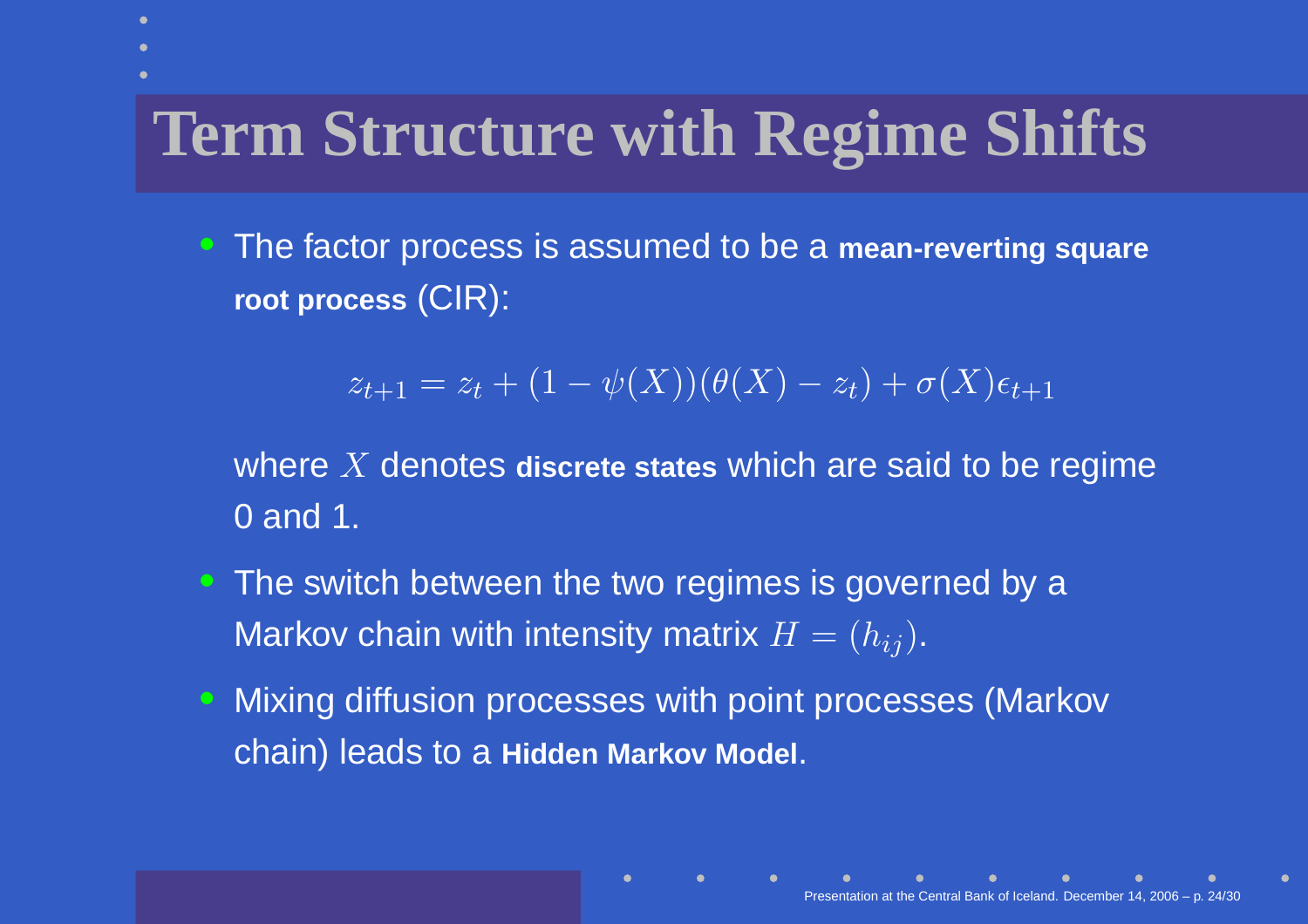#### **Alternative Specifications**

- Model 1: Regime switching in volatility
	- $z_{t+1}=z_t + (1$ − $\psi)(\theta-z_t)+\sigma(X)\epsilon_{t+1}$
- Model 2: RS in volatility and convergency rate  $z_{t+1}=z_t + (1$ − $\psi(X))(\theta-z_t)+\sigma(X)\epsilon_{t+1}$
- Model 3: RS in volatility and long-run rate  $z_{t+1}=z_t + (1$ − $\psi)(\theta(X)$  $-z_t)+\sigma(X)\epsilon_{t+1}$
- Model 4: RS in all parameters  $z_{t+1}=z_t + (1$ − $\psi(X))(\theta(X)$  $-z_t)+\sigma(X)\epsilon_{t+1}$
- Model 5: RS in the market price of factor risk and the inclusion of the market price of regime-switching risk.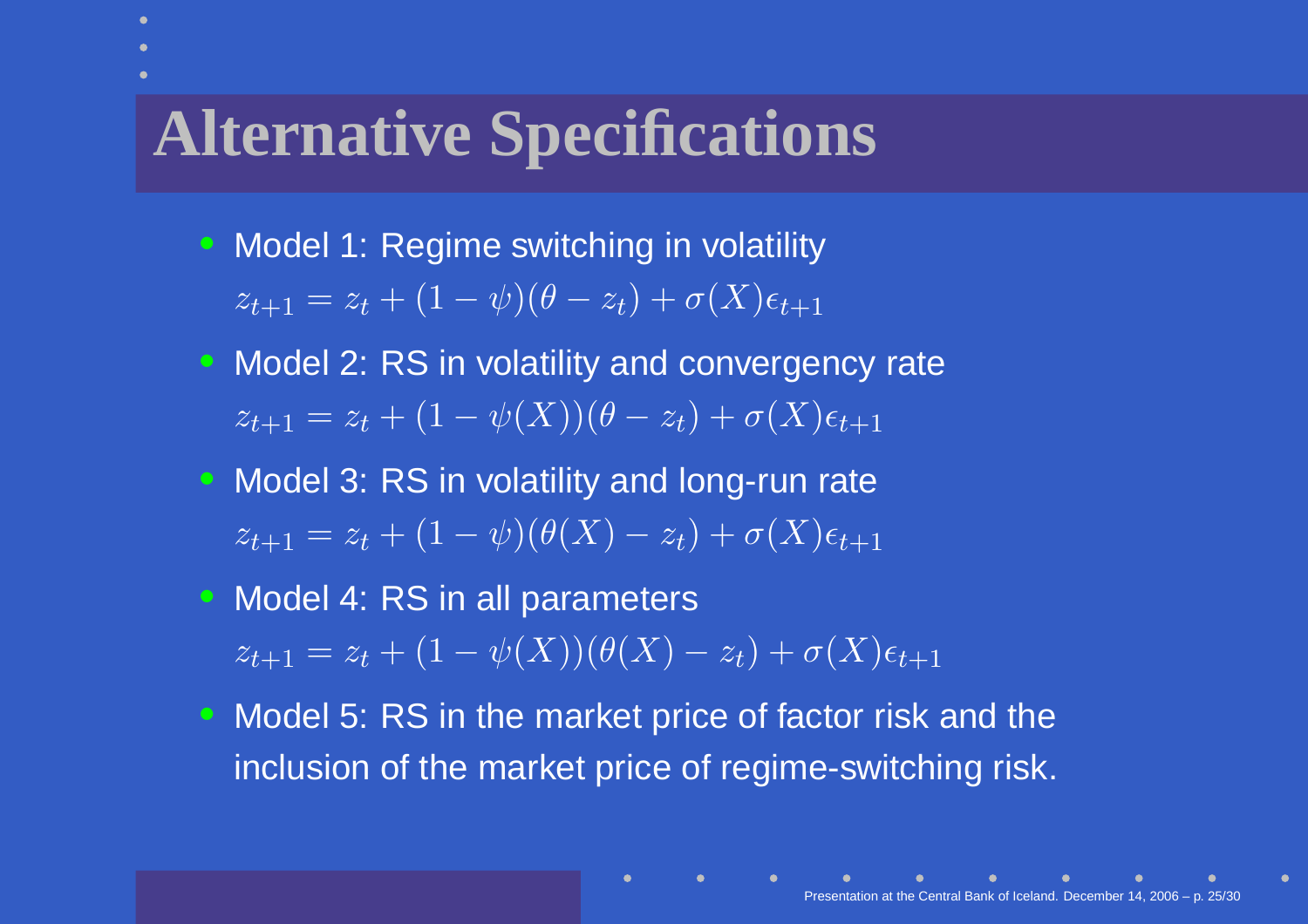#### **Joint Model of Macroeconomics and Term Structure Dynamics**

- $\mathbf C$ Difficulties in estimating the term structure of interest rates
- Affine multi-factor models with latent factors do not tell usanything about the determinants of the interest rate level itself.
	- $\mathbf C$  Current monetary policy determines interest rate at theshort end.
		- • The central bank sets the short-term interest rate inresponse to inflation, the economic situation and otherrelevant macroeconomic variables.
	- $\mathbf C$  Long-term interest rates reflect expected economicdevelopments and risk premiums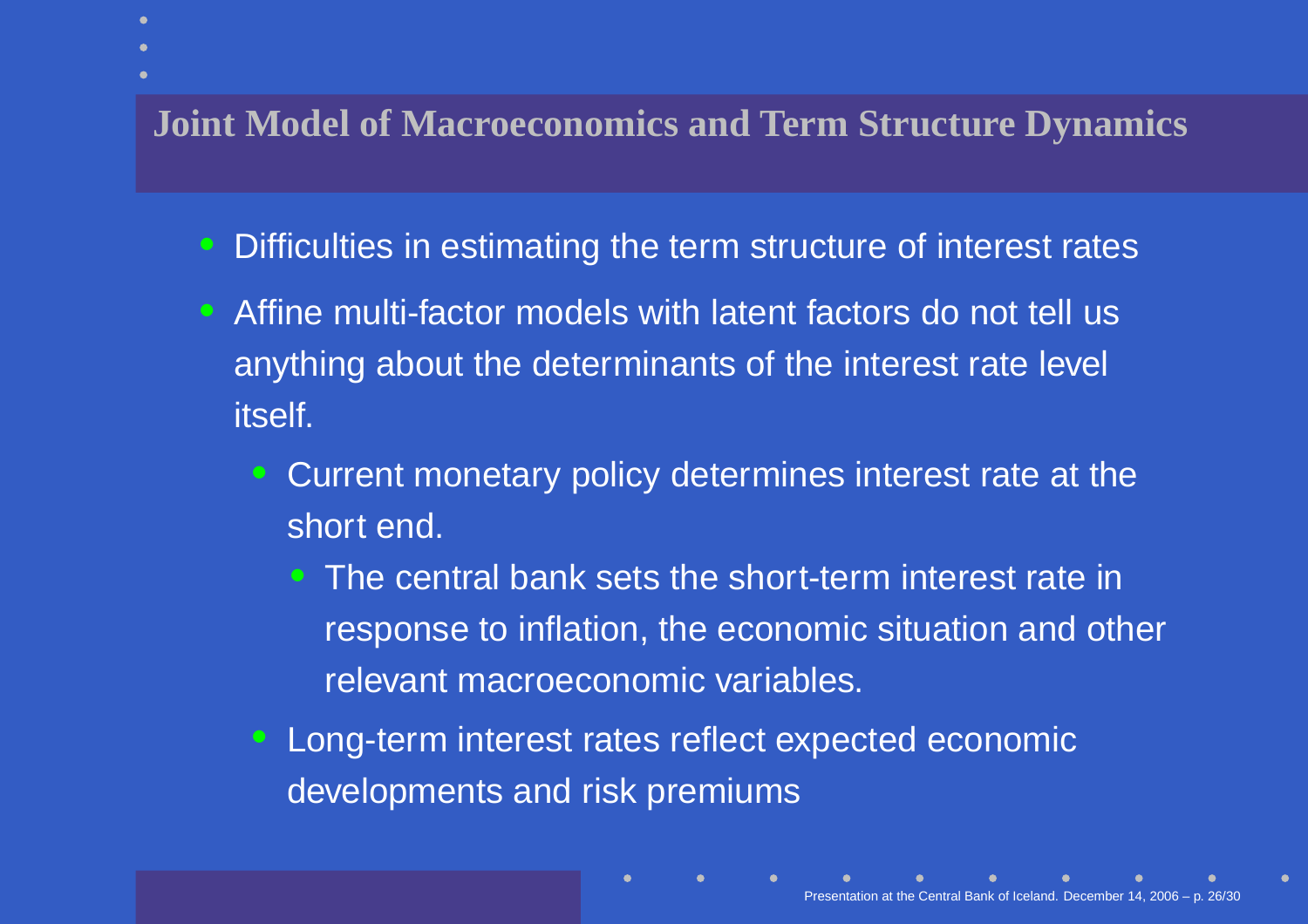#### **Joint Model of Macroeconomics and Term Structure Dynamics**

- $\mathbf C$  Multi-factors <sup>=</sup> macroeconomic variables <sup>+</sup> unobservablefactors
- Macroeconomic variables: inflation and business-cyclevariable (measured by potential output utilisation)
- $\mathbf C$  Joint dynamics of inflation and output gap is described by <sup>a</sup>VAR model.
- Arbitrage-free interest rates across all maturities are givenas <sup>a</sup> liner function of inflation, the output and unbservableadditional factors.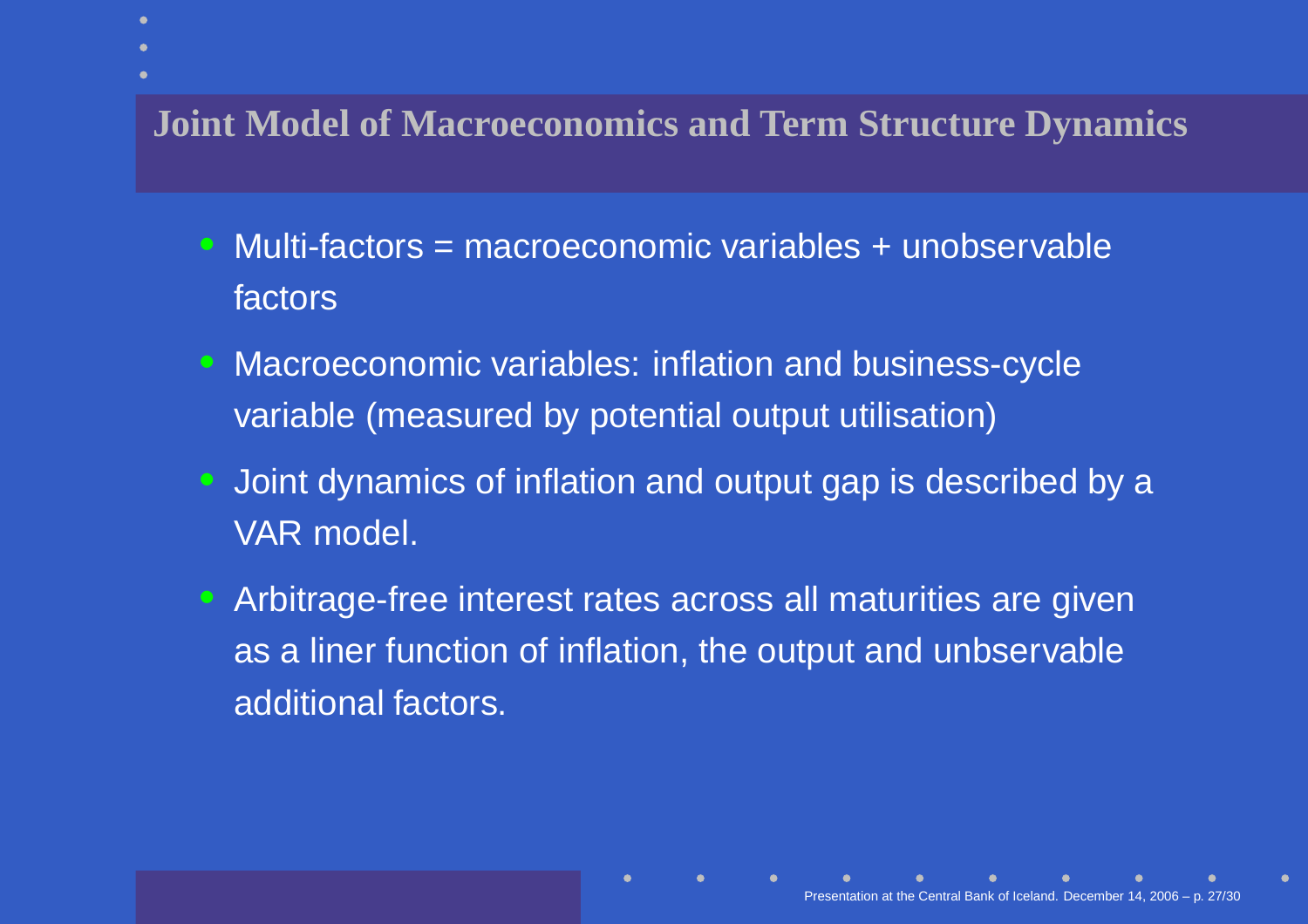**Joint Model of Macroeconomics and Term Structure Dynamics**

• Multi-factors (Z) = macroeconomic variables  $(Z^m)$  + unobservable factors  $(Z^u$  $^u)$ 

$$
Z_{t+1} = \Phi Z_t + \varepsilon_{t+1}
$$

Market price of risk

$$
\lambda_{t+1} = d + DZ_{t+1}
$$

- A VAR(p) specification for the dynamics of  $Z^m$
- The latent factors follow a VAR(1) process.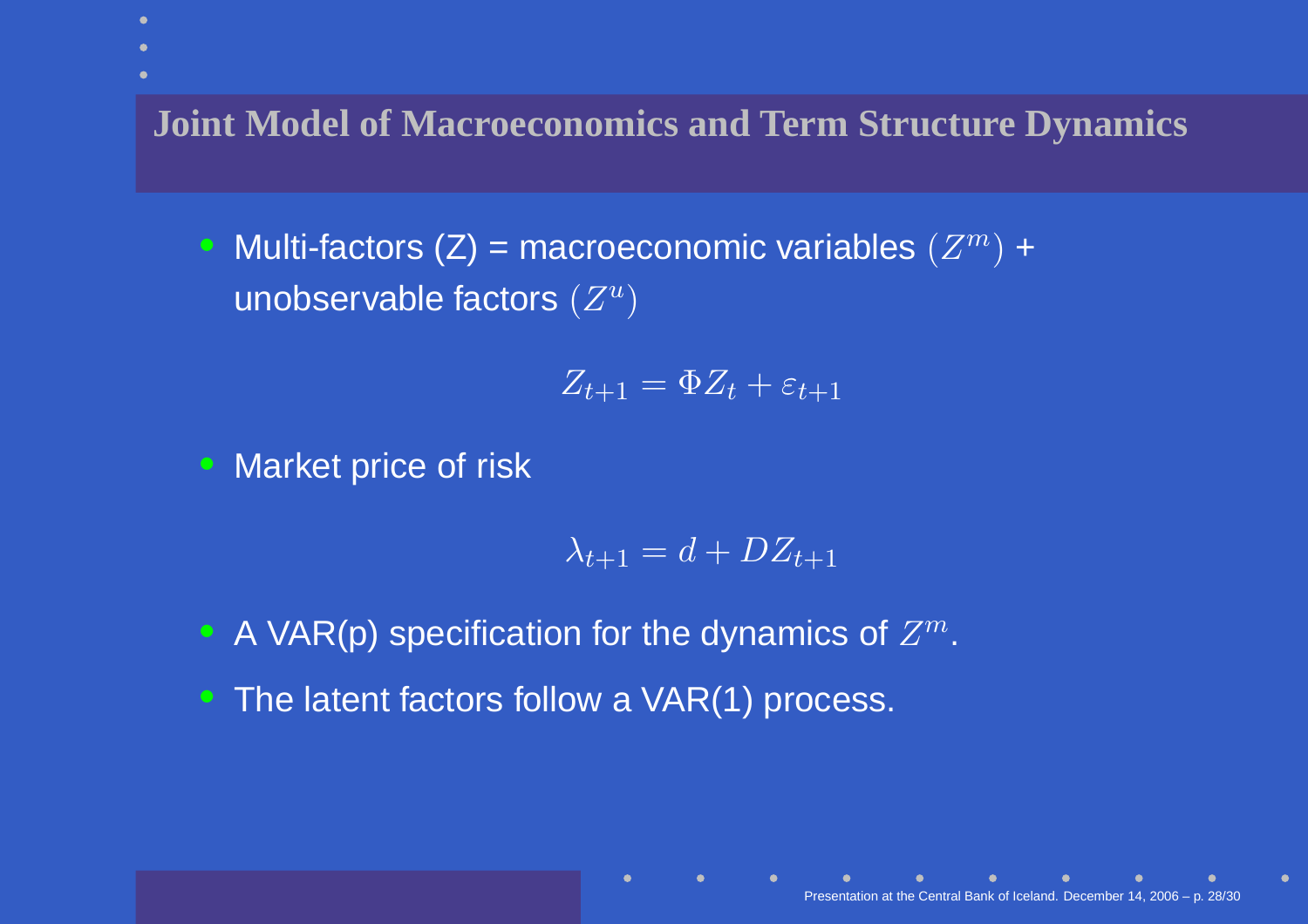**Estimation of the Macro-Term Structure Dynamics Model**

1) One-month yields are regressed on the inflation and output variables

$$
y(t, 1) = a + b'_1 Z_t^m + b'_2 Z_t^u
$$

- (2) VAR(p) of  $Z^m$  is also estimated using OLS.
- (2) The remaining model parameters are determined using <sup>a</sup>maximum likelihood approach. To do so the model isconverted in the state-space form.